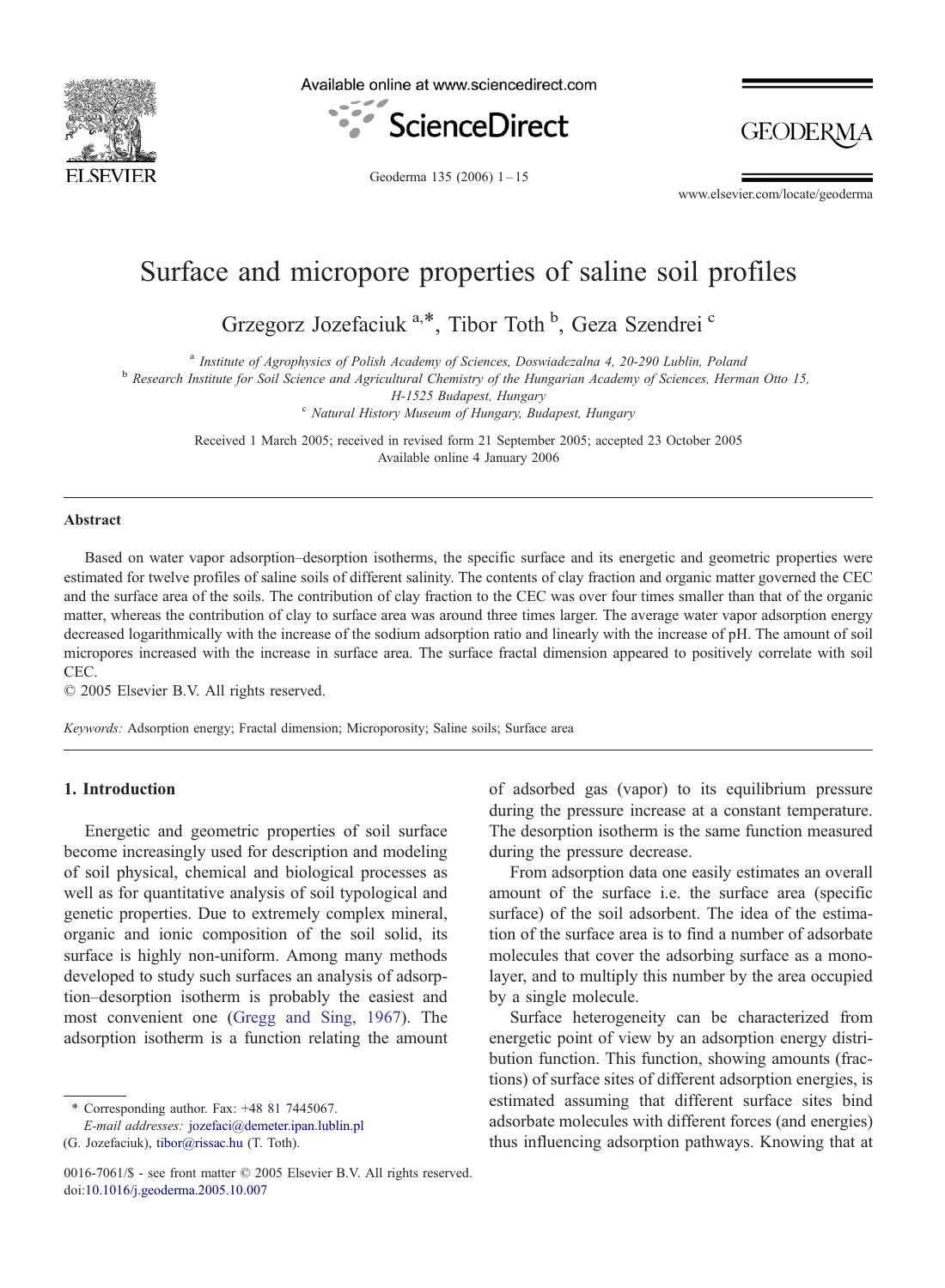<span id="page-1-0"></span>

| Table 1                              |  |  |
|--------------------------------------|--|--|
| Characteristics of the studied sites |  |  |

| Locality                           | Sarrod                     | Egerlovo                        | Szabadkigyos         | Zam puszta                 |
|------------------------------------|----------------------------|---------------------------------|----------------------|----------------------------|
| Abbreviation                       | <b>SA</b>                  | EG                              | SZ                   | ZA                         |
| Northern                           | 47°39.253'                 | 47°43.600'                      | 46°36.232'           | 47°31.669'                 |
| Eastern                            | 16°48.764'                 | 20°35.706'                      | $21^{\circ}5.815'$   | 21°2.381'                  |
| Soil type                          | Stagnic Solonchak          | Vertic Solonetz                 | Mollic Solonetz      | Haplic Solonetz            |
| Use                                | Grassland                  | Grassland                       | Grassland            | Grassland                  |
| Elevation (m)                      | 118                        | 95                              | 91                   | 94                         |
| Native plants                      | Salicornea europea, Suaeda | Suaeda salsa, Limonium gmelini, | Camphorosma annua,   | Salicornea europea, Suaeda |
|                                    | salsa, Plantago maritima   | Artemisia santonicum            | Puccinellia limosa,  | salsa, Plantago maritima   |
|                                    |                            |                                 | Artemisia santonicum |                            |
| gw D (cm)                          | 190                        | 180                             | 204                  | 250                        |
|                                    |                            |                                 |                      |                            |
| gw EC                              | 6.0                        | 1.5                             | 5.0                  | 7.5                        |
| gw pH                              | 7.7                        | 7.8                             | 8.0                  | 8.1                        |
| gw SAR                             | 19                         | $\overline{4}$                  | 68                   | 65                         |
| gw $Ca^{2+}$ *                     | 2.5                        | 2.5                             | 0.32                 | 0.38                       |
| gw $Mg^{2+\ast}$                   | 9                          | 1.5                             | 0.5                  | 2.0                        |
| gw Na <sup>+*</sup>                | 66                         | 9                               | 61                   | 100                        |
| gw $K^{+\ast}$                     | 0.25                       | 0.24                            | 0.07                 | $\mathbf{1}$               |
| gw $SO_4^{2-*}$                    | 34                         | 4.5                             | 4.5                  | 0.5                        |
| $gw$ $Cl^{-*}$                     | 16                         | 1                               | 27                   | 73                         |
| $\rm gw~CO_3^{2-*}$                | $\overline{c}$             | $\mathbf{1}$                    | 3.5                  | $\mathbf{1}$               |
| $gw$ HCO <sub>3</sub> <sup>*</sup> | 7                          | 20                              | 26                   | 19.4                       |
|                                    |                            |                                 |                      |                            |
| Locality                           | Ujfeherto                  | Peterito                        | Alap                 | Akaszto                    |
| Abbreviation                       | UJ                         | PE                              | AL                   | AK                         |
| Northern                           | 47°47.795'                 | $46^\circ 34.635'$              | 46°48.927′           | 46°40.578'                 |
| Eastern                            | 21°41.250'                 | 19°53.984'                      | 18°39.503'           | 19°9.121'                  |
| Soil type                          | Stagnic Solonchak          | Gleyic Solonchak                | Calcic Solonchak     | Salic Solonetz             |
| Use                                | Grassland                  | Grassland                       | Grassland            | Grassland                  |
| Elevation (m)                      | 114                        | 93                              | 92                   | 94                         |
| Native plants                      | Kochia scoparia,           | Puccinellia limosa,             | Camphorosma annua,   | Lepidium crassifolium,     |
|                                    | Puccinellia limosa         | Lepidium crassifolium,          | Limonium gmelini     | Puccinellia limosa         |
|                                    |                            |                                 |                      |                            |
|                                    |                            | Aster tripolium                 |                      |                            |
| $gw D$ (cm)                        | 150                        | 80                              | 200                  | 95                         |
| gw EC                              | 4.7                        | 11.0                            | 11.0                 | 7.5                        |
| gw pH                              | 8.15                       | 8.3                             | 8.2                  | 9.6                        |
| gw SAR                             | 45                         | 90                              | 80                   | 145                        |
| gw $Ca^{2+}$ *                     | 0.5                        | 0.05                            | 0.7                  | 0.03                       |
| gw ${Mg^{2+\ast}}$                 | 1.25                       | 3.5                             | 3                    | 0.5                        |
| gw Na <sup>+*</sup>                | 60                         | 169                             | 154                  | 105                        |
| $\rm gw~K^{+*}$                    | 0.2                        | 2.3                             | 0.3                  | 0.5                        |
| gw $SO_4^{2-*}$                    | 1.2                        | 0.5                             | 60                   | 3.6                        |
| $gw$ Cl <sup>-*</sup>              | 5.2                        | 31                              | 37                   | 16                         |
| gw $CO_3^{2-*}$                    | 3.8                        | 18                              | 2.7                  | 23                         |
| $\text{gw HCO}_3^{-*}$             | 60                         | 56                              | 17.3                 | 79                         |
|                                    |                            |                                 |                      |                            |
| Locality                           | Karcag                     | Karcag                          | Karcag               | Karcag                     |
| Abbreviation                       | KA                         | KB                              | $\rm KC$             | KD                         |
| Northern                           | 47°18.628'                 | 47°18.650'                      | 47°18.606'           | 47°18.655'                 |
| Eastern                            | 20°48.737'                 | 20°49.969'                      | 20°48.632'           | 20°48.633'                 |
| Soil type                          | Haplic Chernozem           | Haplic Chernozem                | Haplic Vertisol      | Haplic Chernozem           |
| Use                                | Cropland                   | Cropland                        | Cropland             | Cropland                   |
| Elevation (m)                      | 88                         | 87                              | 86                   | 87                         |
| Native plants                      | na                         | na                              | na                   | na                         |
| $gw D$ (cm)                        | 200                        | 200                             | 220                  | 220                        |
| gw EC                              | 7.4                        | 5.7                             | 2.8                  | 4.1                        |
| gw pH                              | 8.5                        | 8.4                             | 7.7                  | 8.2                        |
| gw SAR                             | 49                         | 43                              | 11                   | 24                         |
| $g_{\rm W}$ Ca <sup>2+*</sup>      | 0.52                       | 0.52                            | 1.45                 | 0.3                        |
|                                    |                            |                                 |                      |                            |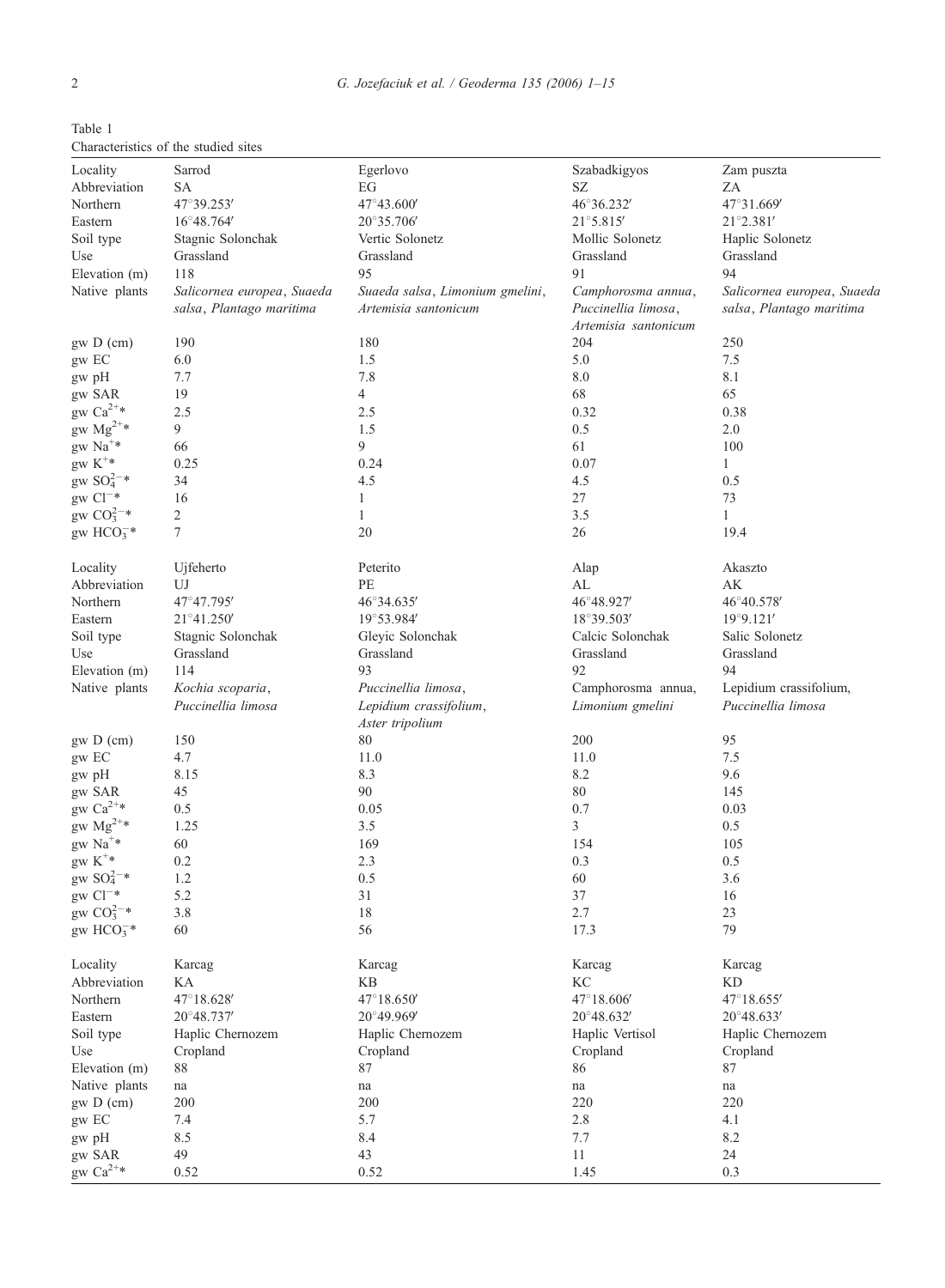Table 1 (continued)

| Locality                | Karcag | Karcag | Karcag         | Karcag |
|-------------------------|--------|--------|----------------|--------|
| $\text{gw Mg}^{2+\ast}$ | 2.1    | 1.87   | 1.95           | 1.14   |
| $gw$ Na <sup>+*</sup>   | 79.4   | 67.2   | 20.9           | 28.8   |
| $\rm gw~K^{+*}$         | 0.04   | 0.03   | 0.04           | 0.03   |
| $\rm gw \; SO_4^{2-*}$  | 1.8    | 2.6    | 1.1            | 0.9    |
| $\text{gw Cl}^{-*}$     | 35.7   | 14.0   | 4.41           | 3.07   |
| $\rm gw~CO_3^{2-*}$     | 2.3    | 1.3    | $\overline{0}$ | 0.6    |
| $\text{gw HCO}_3^{-*}$  | 19.4   | 27.3   | 8.4            | 17.7   |

Abbreviations: gw — groundwater, D — depth, EC — electric conductivity (mS cm<sup>-1</sup>), SAR — sodium adsorption ratio, \* data in mM dm<sup>-3</sup>, na — not applicable.

the equilibrium the free energy is constant throughout the system, the energy of water vapor at a given relative vapor pressure is associated with adsorption energy on a given site, while the number of given adsorption sites is estimated from the amount adsorbed. From the distribution function one can easily derive an average adsorption energy that characterizes global energetic character of the surface.

Surface area and energetic properties of soil surface are highly sensitive indicators of various processes occurring in soils: organic matter accumulation, leaching and oxidation, soil acidification, alkalization, silica accumulation, wetting–drying cycles and many others (S[okolowska, 1989; Chiou et al., 1990; Wilczynski et](#page-13-0) al., 1993; Pachepsky et al., 1995a; Pennell et al., 1995; Sequi and Aringhieri, 1977; Balard et al., 1997; Tombacz et al., 1998; Hoffmann et al., 1999; Jozefaciuk and Bowanko, 2002; Coradin and Livage, 2003; Sokolowska et al., 1993a,b, 1997, 1999, 2000; Jozefaciuk et al., 1995, 1996, 2000, 2001, 2003).

Large surface areas of soil adsorbents result from their microporous character. Soil micropore characteristics can be determined from desorption isotherms, assuming that the desorption process is equivalent to an evaporation of the adsorbate condensed in the micropores. The relative vapor pressure during desorption is related to the micropore radius and the amount of the evaporated adsorbate to the pore volume. The first derivative of the pore volume vs. radius function gives pore size distribution, from which the average micropore radius can be calculated.

Micropore characteristics are frequently applied in studies of changes in soil solid under different natural and anthropogenic effects ([Hernandez, 2000; Jozefa](#page-13-0)ciuk and Sokolowska, 2003; Hajnos et al., 1999, 2003; Jozefaciuk et al., 2001, 2002, 2003).

From geometric point of view surface heterogeneity may be characterized by a surface fractal dimension. The fractal dimension is a measure of the surface roughness. If a surface is fractal, higher fractal dimension characterizes a rougher one. The basic property of fractal objects is that they are geometrically similar to their parts. Surface fractal dimension can be estimated from dependencies of adsorption vs. adsorption potential, plotted in logarithmic coordinates.

Fractal geometry becomes increasingly used for describing soil structural features and their effect on soil physical, chemical and biological processes ([Allen and](#page-12-0) Hoekstra, 1991; Perfect and Kay, 1995; Pachepsky et al., 1995b; Anderson et al., 1998; Lipiec et al., 1998; Sokolowska and Sokolowski, 1999; Senesi, 2000).

Although it is widely known that salt-affected soils show close relationship between physical and chemical properties, according to the authors knowledge surface properties of saline soils are not well known and described in the literature.

In our previous work ([Toth and Jozefaciuk, 2002\)](#page-13-0) we observed that specific features of saline soils affect surface properties of the soil material and their profile distribution. In the above study we used three soil profiles located in the same field and having rather similar properties. The objective of the present paper is to describe surface and micropore characteristics of higher number of sodic and saline profiles of large differences in salinity and relate these properties to factors of soil formation.

## 2. Materials and methods

Samples taken from genetic horizons of twelve saltaffected Hungarian soil profiles were studied. To cover the largest range of soil salinity we took the samples starting from relatively slightly saline/sodic/alkaline croplands up to the soils having salt efflorescences on the surface. The profiles described in situ using standard field techniques were next analyzed using routine laboratory procedures.

Water vapor adsorption isotherms were measured for the studied samples using vacuum chamber method at a temperature  $T = 294 \pm 0.1$  K. To reach different relative water vapor pressures,  $p/p_0$ , sulfuric acid of stepwise decreasing concentrations (increase of  $p/p_0$ ) was used.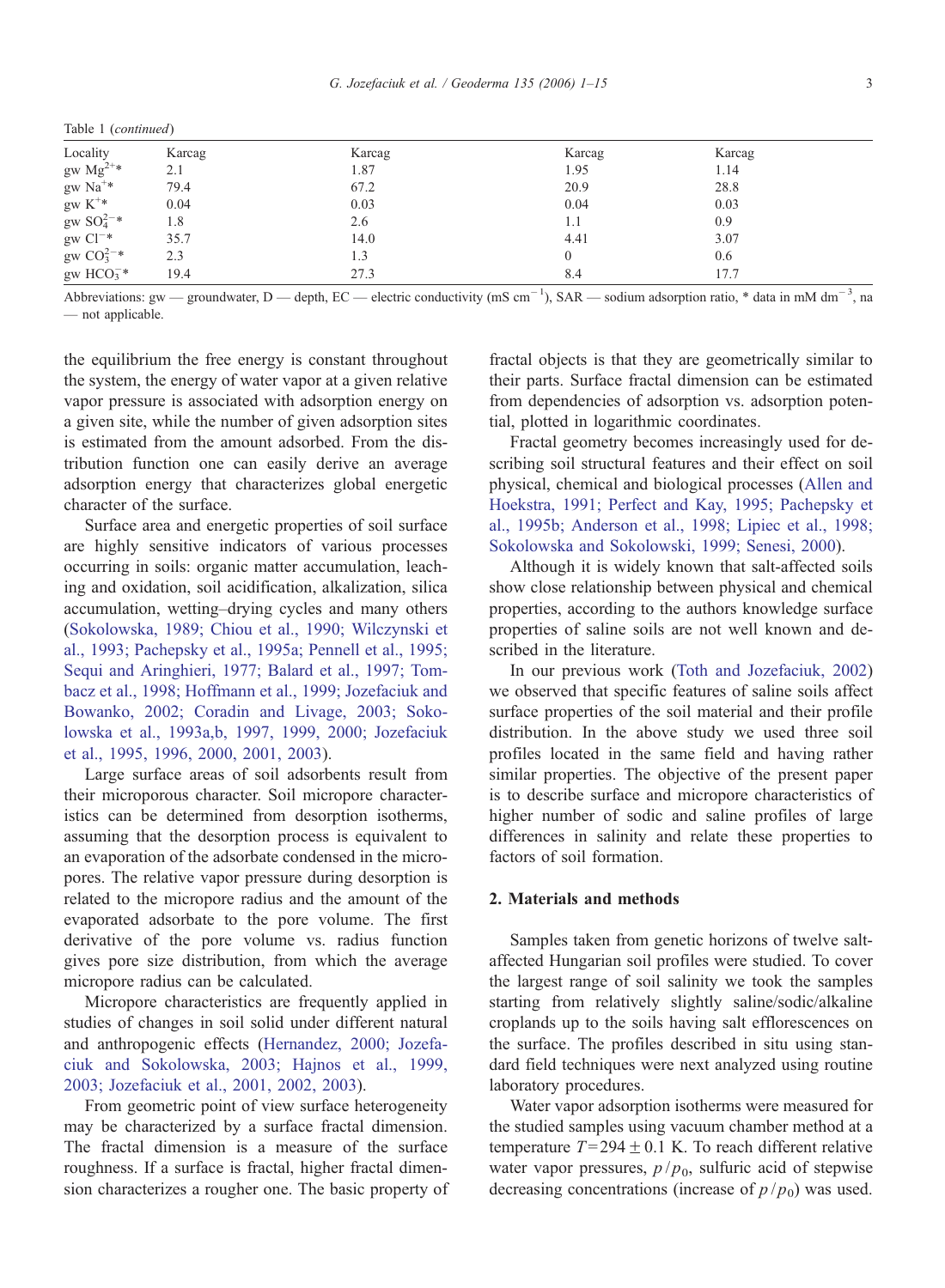<span id="page-3-0"></span>

| Table 2 |                                             |  |  |
|---------|---------------------------------------------|--|--|
|         | Selected properties of the studied profiles |  |  |

| Site sampling date      | Horizon             | Depth (cm)     | Wet color | Texture                           | Structure  | Sample name      |
|-------------------------|---------------------|----------------|-----------|-----------------------------------|------------|------------------|
| Sarrod 2000 AUG 29      | $\mathbf{1}$        | $0 - 10$       | 10YR5/2   | $\rm SL$                          | s-SUB      | SA5              |
|                         | $\overline{c}$      | $10 - 18$      | 10YR3/2   | $\mathbf C$                       | s-SUB      | SA14             |
|                         | 3                   | $18 - 52$      | 2.5Y7/3   | CL                                | s-SUB      | SA35             |
|                         | 4                   | $52 - 54$      | 10YR4/3   | LS                                | nps        | SA53             |
|                         | 5                   | 54-75          | 2.5Y7/2   | $\ensuremath{\textup{CL}}\xspace$ | nps        | SA65             |
| Egerlovo 2000 AUG 9     | A/e                 | $0 - 8$        | 2.5Y3/1   | L                                 | <b>PLA</b> | EG4              |
|                         | B1                  | $8 - 21$       | 2.5Y2/1   | <b>CL</b>                         | PRI        | EG14             |
|                         | B2                  | $21 - 46$      | 2.5Y3/1   | $\ensuremath{\textup{CL}}\xspace$ | $1-SAB$    | EG34             |
|                         | B <sub>3</sub>      | $46 - 78$      | 2.5Y2/1   | $\mathbf C$                       | ABL        | EG62             |
|                         | BC                  | $78 - 118$     | 2.5Y3/1   | $\mathbf C$                       | <b>ABL</b> | EG98             |
|                         | $\mathbf C$         | $118 - 130$    | 2.5Y4/1   | LC                                | <b>SAB</b> | EG124            |
| Szabadkigyos 2000 SEP 8 | А                   | $0 - 2$        | 10YR4/2.5 | L                                 | <b>PLA</b> | SZ1              |
|                         | B1                  | $2 - 17$       | 10YR2/1   | CL                                | <b>COL</b> | SZ9              |
|                         | B2                  | $17 - 36$      | 10YR2/2   | CL                                | <b>SAB</b> | SZ26             |
|                         | $\rm BC$            | $36 - 67$      | 2.5Y4/3   | CL                                | PRI        | SZ53             |
|                         | C                   | $67 - 90$      | 2.5Y4.5/5 | CL                                | PRI        | <b>SZ78</b>      |
| Zam puszta 2001 AUG 23  | A/e                 | $0 - 7$        | 2.5Y3/2   | L                                 | PRI        | ZA3              |
|                         | B1                  | $7 - 22$       | 2.5Y3/2   | $\mathbf C$                       | s-SAB      | ZA <sub>14</sub> |
|                         | B2                  |                | 2.5Y3/2   |                                   | ABL        |                  |
|                         |                     | $22 - 38$      |           | $\mathbf C$                       |            | ZA30             |
|                         | $\rm BC$            | $38 - 68$      | 2.5Y4/2   | $\mathcal{C}$                     | <b>ABL</b> | ZA53             |
|                         | C1                  | $68 - 75$      | 2.5Y5/3   | $\mathbf C$                       | <b>SAB</b> | ZA71             |
|                         | C <sub>2</sub>      | $100 - 120$    | 2.5Y5/3   | $\mathbf C$                       | <b>SAB</b> | ZA110            |
| Ujfeherto 1999 AUG 16   | $\mathbf{1}$        | $0 - 4$        | 5Y5/3     | $\rm SL$                          | <b>PLA</b> | UJ <sub>2</sub>  |
|                         | 2                   | $4 - 14$       | 5Y5/3     | $\ensuremath{\mathrm{CL}}\xspace$ | ABL        | UJ9              |
|                         | 3                   | $14 - 40$      | 2.5Y5/4   | L                                 | <b>SAB</b> | UJ27             |
|                         | 4                   | $40 - 85$      | 2.5Y5/6   | L                                 | <b>SAB</b> | UJ62             |
| Peterito 2000 JUL 28    | $\mathbf{1}$        | $0 - 3$        | 2.5Y4/2   | $\rm SL$                          | <b>PLA</b> | PE <sub>2</sub>  |
|                         | 2                   | $3 - 13$       | 2.5Y5/2   | LS                                | s-SAB      | PE8              |
|                         | 3                   | $13 - 39$      | 2.5Y4/2   | LS                                | s-SAB      | <b>PE26</b>      |
|                         | 4                   | $39 - 58$      | 2.5Y5/2   | LS                                | s-SAB      | <b>PE48</b>      |
|                         | 5                   | $58 - 77$      | 2.5Y6/1   | LS                                | s-SAB      | <b>PE68</b>      |
| Alap 2000 AUG 24        | 1                   | $0-2$ (efflor) | 7.5YR2/2  | <b>SC</b>                         | nps        | AL1              |
|                         | 2                   | $2 - 28$       | 7.5Y2/2   | <b>SC</b>                         | <b>COL</b> | AL15             |
|                         | 3                   | $28 - 57$      | 7.5Y3/2   | ${\rm SC}$                        | <b>SAB</b> | AL43             |
|                         | 4                   | $57 - 71$      | 2.5Y7/4   | SG                                | SAB        | AL64             |
|                         | 5                   | $71 - 82$      | 2.5Y7/6   | $\rm SL$                          | <b>SAB</b> | AL76             |
| Akaszto 1998 JUL 30     | А                   | $0 - 3$        | 5Y5/2     | $\rm SL$                          | s-SAB      | AK2              |
|                         | B                   | $3 - 19$       | 5Y6/2     | CL                                | <b>COL</b> | AK11             |
|                         | $\rm BC$            | $19 - 38$      | 5Y6/3     | L                                 | <b>SAB</b> | <b>AK28</b>      |
|                         | C1                  | $38 - 58$      | 5Y6/3     | L                                 | <b>SAB</b> | AK48             |
|                         | C <sub>2</sub>      | 58-90          | 5Y6/3     | L                                 | <b>SAB</b> | AK74             |
|                         | C <sub>3</sub>      | $90 - 92$      | 5Y5/3     | LS                                | <b>SAB</b> | AK92             |
| Karcag KA 1998 OCT 22   | Aр                  | $0 - 18$       | 10YR3/1   | CL                                | ABL        | KA9              |
|                         | А                   | $18 - 32$      | 10YR3/1   | CL                                | ABL        | KA25             |
|                         | $\, {\bf B}$        | $32 - 51$      | 2.5Y3/1   | $\ensuremath{\mathrm{CL}}\xspace$ | s-SAB      | <b>KA42</b>      |
|                         | $\operatorname{BC}$ | $51 - 92$      | 10YR3/2   | $\ensuremath{\mathrm{CL}}\xspace$ | s-SAB      | <b>KA72</b>      |
|                         | $\mathbf C$         | $92 - 100$     | 10YR4/3   | $\ensuremath{\mathrm{CL}}\xspace$ | s-SAB      | <b>KA96</b>      |
| Karcag KB 1998 OCT 22   | Ap                  | $0 - 21$       | 10YR2/2   | $\ensuremath{\mathrm{CL}}\xspace$ | s-SAB      | KB11             |
|                         | А                   | $21 - 46$      | 10YR3/1   | $\ensuremath{\mathrm{CL}}\xspace$ | s-SAB      | KB33             |
|                         | B                   | $46 - 68$      | 10YR3/2   | $\ensuremath{\text{CL}}\xspace$   | SAB        | <b>KB57</b>      |
|                         | BC                  | $68 - 111$     | 2.5YR4/2  | CL                                | ABL        | <b>KB89</b>      |
|                         | $\mathbf C$         | $111 - 118$    | 2.5YR4/3  | $\ensuremath{\text{CL}}\xspace$   | ABL        | <b>KB114</b>     |
| Karcag KC 1998 OCT 22   | Ap                  | $0 - 20$       | 10YR2/1   | CL                                | ABL        | KC10             |
|                         | A                   | $20 - 36$      | 10YR2/1   | $\ensuremath{\mathrm{CL}}\xspace$ | PRI        | KC28             |
|                         | B                   | $36 - 75$      | 10YR2/1   | CL                                | ABL        | <b>KC56</b>      |
|                         | $\operatorname{BC}$ | $75 - 95$      |           | $\ensuremath{\textup{CL}}\xspace$ | PRI        | KC85             |
|                         |                     |                | 10YR2/1   |                                   |            |                  |
|                         | $\mathsf C$         | $95 - 105$     | 10YR3/2   | CL                                | ABL        | <b>KC100</b>     |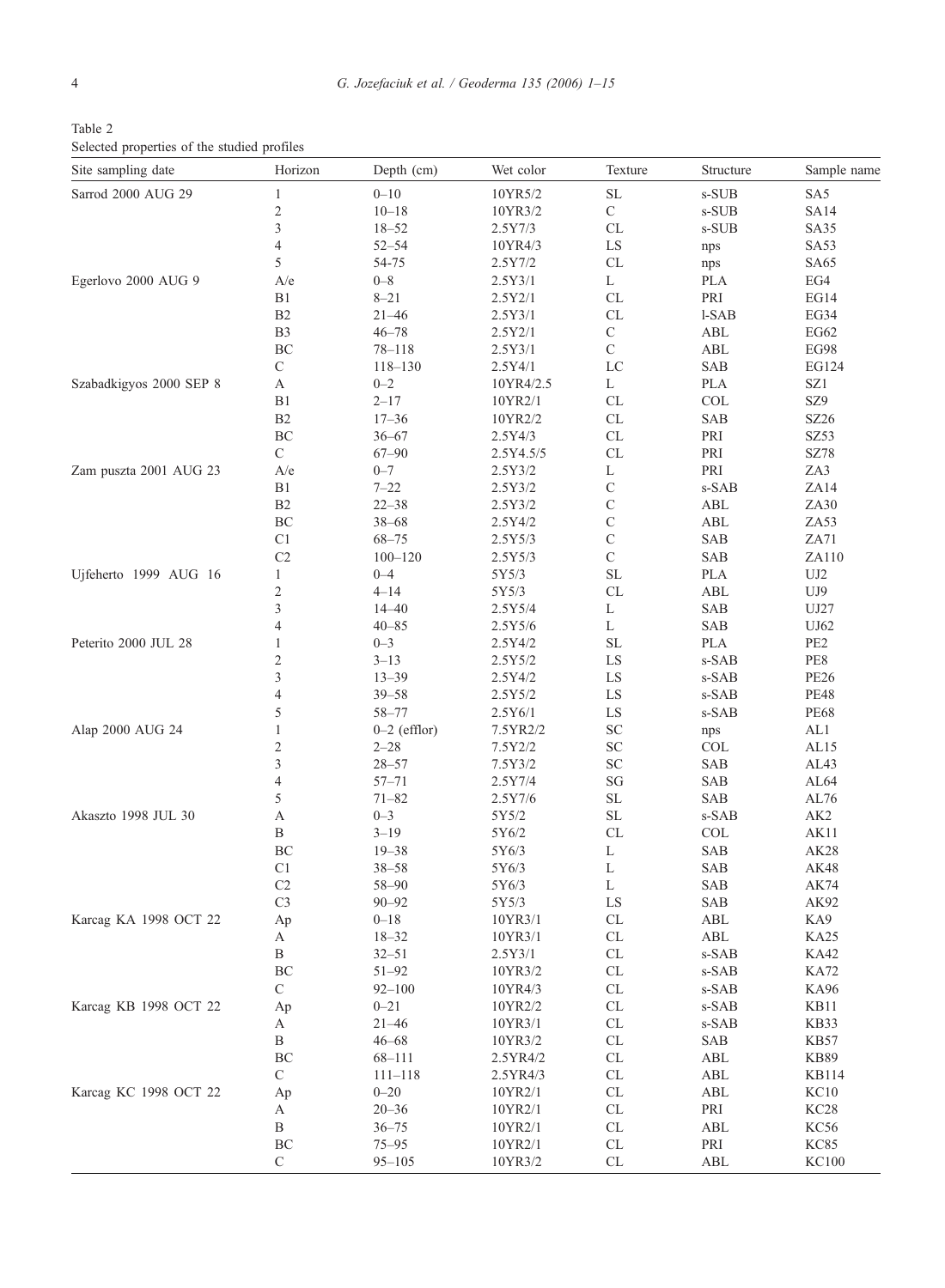Table 2 (continued)

| Site sampling date    | Horizon | Depth (cm)  | Wet color | Texture   | Structure | Sample name |
|-----------------------|---------|-------------|-----------|-----------|-----------|-------------|
| Karcag KD 1998 OCT 22 | Ap      | $0 - 28$    | 10YR2/2   | CL        | ABL       | KD14        |
|                       |         | $28 - 45$   | 10YR2/2   | СL        | ABL       | KD26        |
|                       |         | $45 - 68$   | 10YR2/2   | <b>CL</b> | ABL       | KD56        |
|                       | ВC      | $68 - 105$  | 10YR3/3   | <b>CL</b> | ABL       | KD87        |
|                       |         | $111 - 115$ | 2.5YR4/3  |           | ABL       | KD113       |

Abbreviations: SL — sandy loam, L — loam, CL — clay loam, C — clay; PLA — platy, SAB — subangular blocky, ABL — angular blocky, COL — columnar, PRI — prismatic, l — large, s — small, nps — no pedological structure developed.

The amount of adsorbed water,  $a$  [kg kg<sup>-1</sup>], at a given  $p/p_0$  was measured after 48 h of equilibration by weighing. Similarly, water vapor desorption isotherms were measured, but sulfuric acid of stepwise increasing concentrations (decrease of  $p/p_0$ ) was used. The dry mass of the samples was estimated after completing the measurements of both isotherms by 24 h oven drying at 378 K. The measurements were performed in three replicates. The deviation between experimental points depended on the relative water vapor pressure. During desorption cycle, at  $p/p_0$  values higher than 0.8 this was up to 5% and at  $p/p_0$  values lower than 0.3 less than 1%. The adsorption data were better reproducible.

From the experimental adsorption and desorption data specific surface areas, adsorption energy distribution functions, average adsorption energies, micropore size distribution functions, average micropore radii, micropore volumes and surface fractal dimensions were calculated as described in the Appendix.

#### 3. Results and discussion

Basic properties of the studied soils are collected in [Tables 1–3](#page-1-0). [Table 3](#page-5-0) contains also the surface and micropore characteristics estimated from the isotherms.

The studied profiles were collected in different regions of the Hungarian Plain, a floodplain with varying thickness of alluvial sediments. Occurrence of saltaffected soils is closely related to groundwater depth and salinity, being the most important factors of salinization, and also to surface waters — the frequency and time of waterlogging. During the last two hundred years great changes in the hydrological situation in the Plain took place and the distribution of salt-affected soils reflects these changes closely [\(Toth et al., 2001](#page-13-0)). At most of the sampling sites the groundwater level has been sufficiently close to the surface and enough saline to cause salt accumulation.

Very slightly salt-affected Karcag (K) profiles represent the best stands for crops: Chernozems (KA (irrigated), KB and KD) and a Vertisol (KC, a site at lower elevation, irrigated). The native vegetation on higher areas are thick grasses and the soil is fertile. In the lowest patches fine particles have been settled and the soil is cracking, but also undergoes frequent waterlogging. As it is typical for such soils, sodicity is observed only in deeper layers of the subsoil (where the capillary water-rise affects the chemical features) and the topsoil is salt-free.

Among the other soils (taken from native sites), some occurred at relatively higher elevation in the toposequence (Egerlovo EG, Szabadkigyos SZ and Alap AL) where the salt efflorescences can be found in small patches only. Solonetz is the typical soil type in this situation, but Solonchak limited to small patches is found also. The latter soil type is most frequent in waterlogged areas and beside saline lakes. The above soils have Artemisia santonicum as the dominant plant species. Intermediate elevation site at Akaszto (AK) was earlier a temporary lake, already being dried out and covered by sparse vegetation stands of Camphorosma annua. From lower elevations we sampled Ujfeherto (UJ) and Zam (ZA) profiles, temporary waterlogged, where Kochia scoparia and Salicornia europea are characteristic plant species, respectively. The lowest elevation sites (Sarrod SA and Peterito PE) are close to typically saline lakes, where Suaeda salsa and Aster tripolium plus Puccinellia limosa (more hydrophytic vegetation) dominate, respectively, although these soils are not usually covered by lake water.

The drier, upland sites of highly saline soils are grazed by sheep and the lowland ones, especially those beside lakes, are grazed by wild geese.

Chernozem and Vertisol profiles at Karcag are more brown (10YR) than salt-affected soils. Profiles close to lakes are paler in colors. The variable layering of the subsoil of SA profile, caused by depositions, is evidenced in color and texture as well.

The texture of the studied soils ranges from loamy sand to clay. The eluvial A/E horizons of Solonetz soils have coarser texture and a higher clay content than the illuvial horizons. In Solonetz soils prismatic and columnar structure reflects high sodicity. The amount of clay in soils of higher salinity is usually the highest in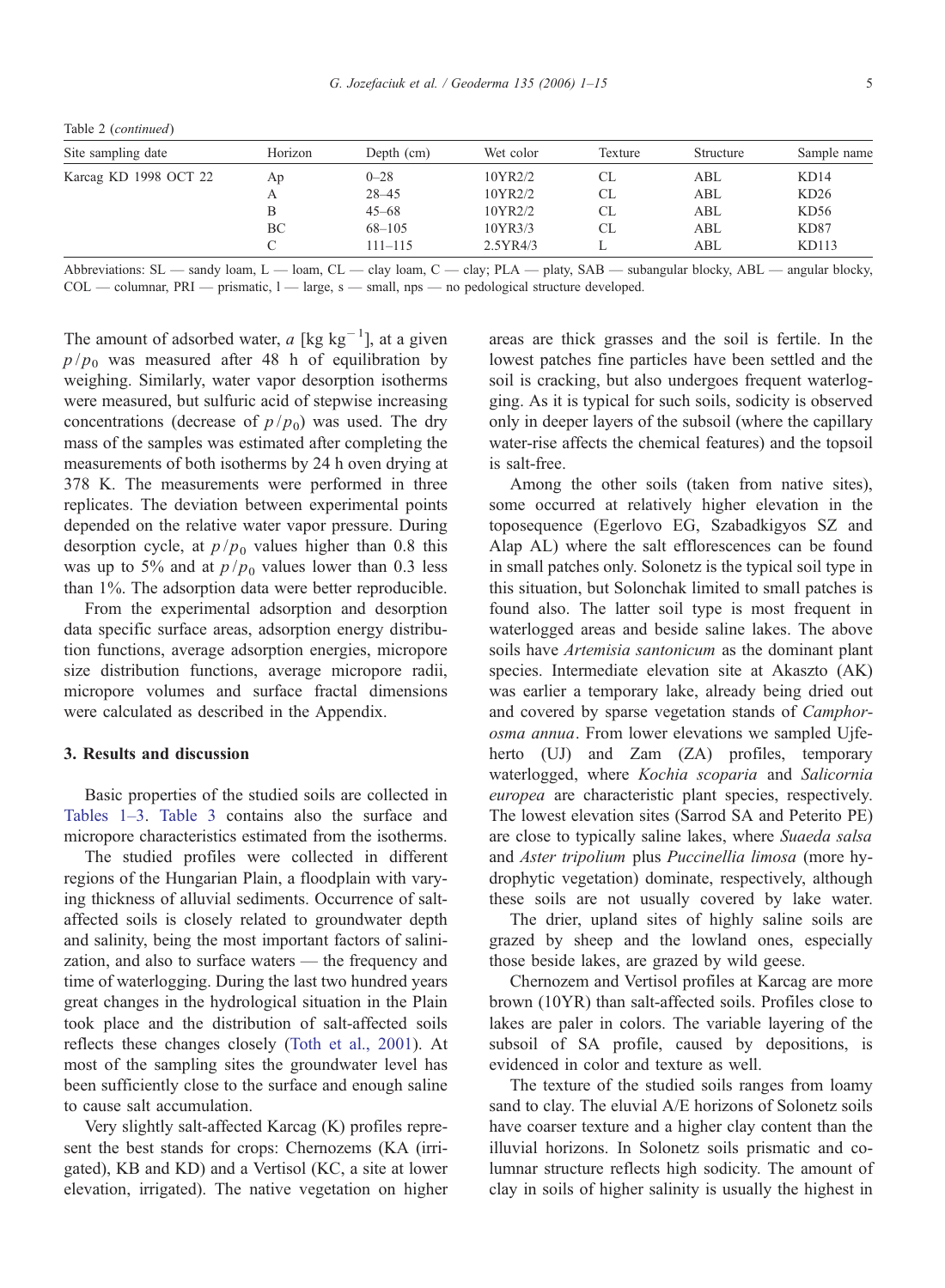<span id="page-5-0"></span>Table 3 Chemical and surface characteristics of the studied soils

| SA5<br>8.98<br>0.89<br>22.1<br>15.0<br>6.1<br>33<br>27.0<br>345<br>45.1<br>51.0<br>2.48<br>$-2.92$<br>13.9<br>8.93<br>33.7<br>12.9<br>62<br>167<br>33.5<br>90.5<br><b>SA14</b><br>0.93<br>38.1<br>16.2<br>2.64<br>$-2.88$<br>16.8<br>SA35<br>8.94<br>0.56<br>57.9<br>45.0<br>10.6<br>55<br>15.3<br>30.8<br>61.4<br>2.54<br>$-2.82$<br>17.4<br>162<br><b>SA53</b><br>9.21<br>7.9<br>33<br>26.5<br>48.4<br>$-2.86$<br>0.48<br>26.6<br>17.8<br>11.2<br>110<br>2.65<br>15.2<br>SA65<br>26.2<br>53.6<br>2.58<br>9.13<br>0.42<br>53.7<br>36.6<br>8.6<br>57<br>11.6<br>111<br>$-2.92$<br>15.2<br>EG4<br>8.08<br>4.31<br>1.3<br>29.4<br>25.4<br>25.2<br>440<br>69.7<br>2.74<br>$-2.98$<br>14.2<br>66<br>144<br>EG14<br>9.0<br>32.3<br>93<br>21.0<br>64.2<br>208<br>2.74<br>$-2.61$<br>8.66<br>2.33<br>50.6<br>342<br>16.4<br>EG34<br>32.0<br>192<br>73.6<br>199<br>2.73<br>9.11<br>1.55<br>14.8<br>50.0<br>128<br>14.0<br>$-2.59$<br>15.2<br>EG62<br>9.14<br>1.30<br>13.3<br>31.4<br>8.0<br>97<br>71.0<br>2.75<br>$-2.50$<br>46.9<br>143<br>173<br>16.5<br>EG98<br>9.24<br>0.99<br>12.6<br>28.3<br>2.7<br>28<br>40.8<br>165<br>2.76<br>$-2.54$<br>42.2<br>140<br>14.7<br>EG124<br>9.39<br>28.2<br>22.3<br>98<br>2.5<br>21.8<br>2.80<br>$-2.92$<br>0.71<br>38.1<br>11.2<br>104<br>17.1<br>9.26<br>2.20<br>4.24<br>23.6<br>21.0<br>380<br>223<br>108<br>2.75<br>$-2.64$<br>SZ1<br>30.0<br>53<br>14.5<br>SZ9<br>9.56<br>2.37<br>12.7<br>26.3<br>25.4<br>357<br>154<br>2.64<br>$-2.61$<br>44.5<br>67<br>456<br>16.6<br>SZ26<br>9.80<br>18.2<br>23.7<br>19.5<br>361<br>127<br>2.68<br>$-2.59$<br>1.74<br>41.1<br>69<br>345<br>16.0<br>97.9<br>SZ53<br>9.92<br>1.18<br>20.4<br>38.5<br>20.4<br>73<br>11.8<br>187<br>258<br>2.66<br>$-2.69$<br>16.5<br><b>SZ78</b><br>9.97<br>0.59<br>22.9<br>37.1<br>6.9<br>100<br>171<br>87.7<br>15.9<br>16.0<br>86<br>2.65<br>$-2.47$<br>ZA3<br>9.21<br>2.05<br>28.5<br>18.2<br>52<br>36.2<br>489<br>409<br>83.4<br>2.48<br>$-2.26$<br>15.1<br>0.3<br>289<br>282<br>2.58<br>ZA14<br>9.68<br>1.56<br>0.3<br>34.7<br>21.8<br>66<br>22.8<br>119<br>$-2.32$<br>15.9<br>ZA30<br>9.75<br>44.9<br>25.6<br>93<br>200<br>249<br>197<br>$-2.43$<br>1.41<br>0.8<br>16.3<br>2.63<br>14.4<br>ZA53<br>9.73<br>5.6<br>48.2<br>25.7<br>10.5<br>117<br>137<br>147<br>2.58<br>$-2.26$<br>1.00<br>116<br>13.6<br>9.72<br>19.5<br>98<br>8.3<br>87<br>110<br>96.9<br>2.52<br>$-2.30$<br>ZA71<br>0.84<br>21.4<br>44.3<br>16.6<br>9.48<br>0.49<br>20.6<br>7.2<br>75<br>77.4<br>178<br>2.45<br>$-2.01$<br>ZA110<br>33.6<br>16.6<br>88<br>16.2<br>0.79<br>20.0<br>405<br>684<br>37.2<br>2.61<br>$-2.70$<br>UJ <sub>2</sub><br>10.2<br>6.72<br>10.3<br>6.3<br>37<br>17.6<br>UJ9<br>21.8<br>9.0<br>44<br>8.0<br>223<br>44.9<br>10.4<br>0.40<br>11.13<br>138<br>2.62<br>$-2.68$<br>18.0<br>UJ27<br>10.3<br>0.38<br>36.8<br>28.8<br>57<br>4.7<br>82<br>160<br>48.6<br>$-2.72$<br>19.2<br>11.0<br>2.63<br>UJ62<br>10.3<br>26.25<br>22.8<br>11.0<br>3.5<br>62<br>111<br>46.2<br>2.66<br>$-2.82$<br>17.4<br>0.21<br>50<br>PE <sub>2</sub><br>9.95<br>1.29<br>7.1<br>5.2<br>37<br>71<br>1080<br>620<br>26.2<br>$-1.83$<br>18.5<br>15.2<br>PE8<br>10.2<br>0.69<br>20.2<br>10.7<br>3.7<br>33<br>7.9<br>100<br>197<br>20.9<br>$-2.98$<br>16.1<br>2.56<br><b>PE26</b><br>10.4<br>0.30<br>13.5<br>9.8<br>3.9<br>33<br>6.3<br>80<br>169<br>24.3<br>2.49<br>$-2.69$<br>20.2<br><b>PE48</b><br>0.22<br>20.2<br>15.8<br>3.8<br>47<br>6.2<br>75<br>180<br>17.5<br>10.4<br>2.43<br>$-2.46$<br>17.6<br><b>PE68</b><br>10.3<br>0.22<br>31.6<br>20.4<br>3.9<br>6.2<br>74<br>136<br>$-2.77$<br>44<br>16.8<br>2.44<br>18.4 | Sample | pН   | <b>OM</b> | Carb. | Clay | <b>CEC</b> | <b>SP</b> | EC | Na   | <b>SAR</b> | $\boldsymbol{S}$ | D    | E/RT    | $\boldsymbol{r}$ | Vp   |
|-----------------------------------------------------------------------------------------------------------------------------------------------------------------------------------------------------------------------------------------------------------------------------------------------------------------------------------------------------------------------------------------------------------------------------------------------------------------------------------------------------------------------------------------------------------------------------------------------------------------------------------------------------------------------------------------------------------------------------------------------------------------------------------------------------------------------------------------------------------------------------------------------------------------------------------------------------------------------------------------------------------------------------------------------------------------------------------------------------------------------------------------------------------------------------------------------------------------------------------------------------------------------------------------------------------------------------------------------------------------------------------------------------------------------------------------------------------------------------------------------------------------------------------------------------------------------------------------------------------------------------------------------------------------------------------------------------------------------------------------------------------------------------------------------------------------------------------------------------------------------------------------------------------------------------------------------------------------------------------------------------------------------------------------------------------------------------------------------------------------------------------------------------------------------------------------------------------------------------------------------------------------------------------------------------------------------------------------------------------------------------------------------------------------------------------------------------------------------------------------------------------------------------------------------------------------------------------------------------------------------------------------------------------------------------------------------------------------------------------------------------------------------------------------------------------------------------------------------------------------------------------------------------------------------------------------------------------------------------------------------------------------------------------------------------------------------------------------------------------------------------------------------------------------------------------------------------------------------------------------------------------------------------------------------------------------------------------------------------------------------------------------------------------------------------------------------------------------------------------------------------------------------------------------------------------------------------------------------|--------|------|-----------|-------|------|------------|-----------|----|------|------------|------------------|------|---------|------------------|------|
|                                                                                                                                                                                                                                                                                                                                                                                                                                                                                                                                                                                                                                                                                                                                                                                                                                                                                                                                                                                                                                                                                                                                                                                                                                                                                                                                                                                                                                                                                                                                                                                                                                                                                                                                                                                                                                                                                                                                                                                                                                                                                                                                                                                                                                                                                                                                                                                                                                                                                                                                                                                                                                                                                                                                                                                                                                                                                                                                                                                                                                                                                                                                                                                                                                                                                                                                                                                                                                                                                                                                                                                               |        |      |           |       |      |            |           |    |      |            |                  |      |         |                  | 37.1 |
|                                                                                                                                                                                                                                                                                                                                                                                                                                                                                                                                                                                                                                                                                                                                                                                                                                                                                                                                                                                                                                                                                                                                                                                                                                                                                                                                                                                                                                                                                                                                                                                                                                                                                                                                                                                                                                                                                                                                                                                                                                                                                                                                                                                                                                                                                                                                                                                                                                                                                                                                                                                                                                                                                                                                                                                                                                                                                                                                                                                                                                                                                                                                                                                                                                                                                                                                                                                                                                                                                                                                                                                               |        |      |           |       |      |            |           |    |      |            |                  |      |         |                  | 48.4 |
|                                                                                                                                                                                                                                                                                                                                                                                                                                                                                                                                                                                                                                                                                                                                                                                                                                                                                                                                                                                                                                                                                                                                                                                                                                                                                                                                                                                                                                                                                                                                                                                                                                                                                                                                                                                                                                                                                                                                                                                                                                                                                                                                                                                                                                                                                                                                                                                                                                                                                                                                                                                                                                                                                                                                                                                                                                                                                                                                                                                                                                                                                                                                                                                                                                                                                                                                                                                                                                                                                                                                                                                               |        |      |           |       |      |            |           |    |      |            |                  |      |         |                  | 43.1 |
|                                                                                                                                                                                                                                                                                                                                                                                                                                                                                                                                                                                                                                                                                                                                                                                                                                                                                                                                                                                                                                                                                                                                                                                                                                                                                                                                                                                                                                                                                                                                                                                                                                                                                                                                                                                                                                                                                                                                                                                                                                                                                                                                                                                                                                                                                                                                                                                                                                                                                                                                                                                                                                                                                                                                                                                                                                                                                                                                                                                                                                                                                                                                                                                                                                                                                                                                                                                                                                                                                                                                                                                               |        |      |           |       |      |            |           |    |      |            |                  |      |         |                  | 24.3 |
|                                                                                                                                                                                                                                                                                                                                                                                                                                                                                                                                                                                                                                                                                                                                                                                                                                                                                                                                                                                                                                                                                                                                                                                                                                                                                                                                                                                                                                                                                                                                                                                                                                                                                                                                                                                                                                                                                                                                                                                                                                                                                                                                                                                                                                                                                                                                                                                                                                                                                                                                                                                                                                                                                                                                                                                                                                                                                                                                                                                                                                                                                                                                                                                                                                                                                                                                                                                                                                                                                                                                                                                               |        |      |           |       |      |            |           |    |      |            |                  |      |         |                  | 31.8 |
|                                                                                                                                                                                                                                                                                                                                                                                                                                                                                                                                                                                                                                                                                                                                                                                                                                                                                                                                                                                                                                                                                                                                                                                                                                                                                                                                                                                                                                                                                                                                                                                                                                                                                                                                                                                                                                                                                                                                                                                                                                                                                                                                                                                                                                                                                                                                                                                                                                                                                                                                                                                                                                                                                                                                                                                                                                                                                                                                                                                                                                                                                                                                                                                                                                                                                                                                                                                                                                                                                                                                                                                               |        |      |           |       |      |            |           |    |      |            |                  |      |         |                  | 82.0 |
|                                                                                                                                                                                                                                                                                                                                                                                                                                                                                                                                                                                                                                                                                                                                                                                                                                                                                                                                                                                                                                                                                                                                                                                                                                                                                                                                                                                                                                                                                                                                                                                                                                                                                                                                                                                                                                                                                                                                                                                                                                                                                                                                                                                                                                                                                                                                                                                                                                                                                                                                                                                                                                                                                                                                                                                                                                                                                                                                                                                                                                                                                                                                                                                                                                                                                                                                                                                                                                                                                                                                                                                               |        |      |           |       |      |            |           |    |      |            |                  |      |         |                  | 102  |
|                                                                                                                                                                                                                                                                                                                                                                                                                                                                                                                                                                                                                                                                                                                                                                                                                                                                                                                                                                                                                                                                                                                                                                                                                                                                                                                                                                                                                                                                                                                                                                                                                                                                                                                                                                                                                                                                                                                                                                                                                                                                                                                                                                                                                                                                                                                                                                                                                                                                                                                                                                                                                                                                                                                                                                                                                                                                                                                                                                                                                                                                                                                                                                                                                                                                                                                                                                                                                                                                                                                                                                                               |        |      |           |       |      |            |           |    |      |            |                  |      |         |                  | 102  |
|                                                                                                                                                                                                                                                                                                                                                                                                                                                                                                                                                                                                                                                                                                                                                                                                                                                                                                                                                                                                                                                                                                                                                                                                                                                                                                                                                                                                                                                                                                                                                                                                                                                                                                                                                                                                                                                                                                                                                                                                                                                                                                                                                                                                                                                                                                                                                                                                                                                                                                                                                                                                                                                                                                                                                                                                                                                                                                                                                                                                                                                                                                                                                                                                                                                                                                                                                                                                                                                                                                                                                                                               |        |      |           |       |      |            |           |    |      |            |                  |      |         |                  | 87.1 |
|                                                                                                                                                                                                                                                                                                                                                                                                                                                                                                                                                                                                                                                                                                                                                                                                                                                                                                                                                                                                                                                                                                                                                                                                                                                                                                                                                                                                                                                                                                                                                                                                                                                                                                                                                                                                                                                                                                                                                                                                                                                                                                                                                                                                                                                                                                                                                                                                                                                                                                                                                                                                                                                                                                                                                                                                                                                                                                                                                                                                                                                                                                                                                                                                                                                                                                                                                                                                                                                                                                                                                                                               |        |      |           |       |      |            |           |    |      |            |                  |      |         |                  | 74.9 |
|                                                                                                                                                                                                                                                                                                                                                                                                                                                                                                                                                                                                                                                                                                                                                                                                                                                                                                                                                                                                                                                                                                                                                                                                                                                                                                                                                                                                                                                                                                                                                                                                                                                                                                                                                                                                                                                                                                                                                                                                                                                                                                                                                                                                                                                                                                                                                                                                                                                                                                                                                                                                                                                                                                                                                                                                                                                                                                                                                                                                                                                                                                                                                                                                                                                                                                                                                                                                                                                                                                                                                                                               |        |      |           |       |      |            |           |    |      |            |                  |      |         |                  | 49.6 |
|                                                                                                                                                                                                                                                                                                                                                                                                                                                                                                                                                                                                                                                                                                                                                                                                                                                                                                                                                                                                                                                                                                                                                                                                                                                                                                                                                                                                                                                                                                                                                                                                                                                                                                                                                                                                                                                                                                                                                                                                                                                                                                                                                                                                                                                                                                                                                                                                                                                                                                                                                                                                                                                                                                                                                                                                                                                                                                                                                                                                                                                                                                                                                                                                                                                                                                                                                                                                                                                                                                                                                                                               |        |      |           |       |      |            |           |    |      |            |                  |      |         |                  | 53.1 |
|                                                                                                                                                                                                                                                                                                                                                                                                                                                                                                                                                                                                                                                                                                                                                                                                                                                                                                                                                                                                                                                                                                                                                                                                                                                                                                                                                                                                                                                                                                                                                                                                                                                                                                                                                                                                                                                                                                                                                                                                                                                                                                                                                                                                                                                                                                                                                                                                                                                                                                                                                                                                                                                                                                                                                                                                                                                                                                                                                                                                                                                                                                                                                                                                                                                                                                                                                                                                                                                                                                                                                                                               |        |      |           |       |      |            |           |    |      |            |                  |      |         |                  | 87.6 |
|                                                                                                                                                                                                                                                                                                                                                                                                                                                                                                                                                                                                                                                                                                                                                                                                                                                                                                                                                                                                                                                                                                                                                                                                                                                                                                                                                                                                                                                                                                                                                                                                                                                                                                                                                                                                                                                                                                                                                                                                                                                                                                                                                                                                                                                                                                                                                                                                                                                                                                                                                                                                                                                                                                                                                                                                                                                                                                                                                                                                                                                                                                                                                                                                                                                                                                                                                                                                                                                                                                                                                                                               |        |      |           |       |      |            |           |    |      |            |                  |      |         |                  | 68.2 |
|                                                                                                                                                                                                                                                                                                                                                                                                                                                                                                                                                                                                                                                                                                                                                                                                                                                                                                                                                                                                                                                                                                                                                                                                                                                                                                                                                                                                                                                                                                                                                                                                                                                                                                                                                                                                                                                                                                                                                                                                                                                                                                                                                                                                                                                                                                                                                                                                                                                                                                                                                                                                                                                                                                                                                                                                                                                                                                                                                                                                                                                                                                                                                                                                                                                                                                                                                                                                                                                                                                                                                                                               |        |      |           |       |      |            |           |    |      |            |                  |      |         |                  | 57.2 |
|                                                                                                                                                                                                                                                                                                                                                                                                                                                                                                                                                                                                                                                                                                                                                                                                                                                                                                                                                                                                                                                                                                                                                                                                                                                                                                                                                                                                                                                                                                                                                                                                                                                                                                                                                                                                                                                                                                                                                                                                                                                                                                                                                                                                                                                                                                                                                                                                                                                                                                                                                                                                                                                                                                                                                                                                                                                                                                                                                                                                                                                                                                                                                                                                                                                                                                                                                                                                                                                                                                                                                                                               |        |      |           |       |      |            |           |    |      |            |                  |      |         |                  | 51.3 |
|                                                                                                                                                                                                                                                                                                                                                                                                                                                                                                                                                                                                                                                                                                                                                                                                                                                                                                                                                                                                                                                                                                                                                                                                                                                                                                                                                                                                                                                                                                                                                                                                                                                                                                                                                                                                                                                                                                                                                                                                                                                                                                                                                                                                                                                                                                                                                                                                                                                                                                                                                                                                                                                                                                                                                                                                                                                                                                                                                                                                                                                                                                                                                                                                                                                                                                                                                                                                                                                                                                                                                                                               |        |      |           |       |      |            |           |    |      |            |                  |      |         |                  | 89.1 |
|                                                                                                                                                                                                                                                                                                                                                                                                                                                                                                                                                                                                                                                                                                                                                                                                                                                                                                                                                                                                                                                                                                                                                                                                                                                                                                                                                                                                                                                                                                                                                                                                                                                                                                                                                                                                                                                                                                                                                                                                                                                                                                                                                                                                                                                                                                                                                                                                                                                                                                                                                                                                                                                                                                                                                                                                                                                                                                                                                                                                                                                                                                                                                                                                                                                                                                                                                                                                                                                                                                                                                                                               |        |      |           |       |      |            |           |    |      |            |                  |      |         |                  | 89.8 |
|                                                                                                                                                                                                                                                                                                                                                                                                                                                                                                                                                                                                                                                                                                                                                                                                                                                                                                                                                                                                                                                                                                                                                                                                                                                                                                                                                                                                                                                                                                                                                                                                                                                                                                                                                                                                                                                                                                                                                                                                                                                                                                                                                                                                                                                                                                                                                                                                                                                                                                                                                                                                                                                                                                                                                                                                                                                                                                                                                                                                                                                                                                                                                                                                                                                                                                                                                                                                                                                                                                                                                                                               |        |      |           |       |      |            |           |    |      |            |                  |      |         |                  | 97.5 |
|                                                                                                                                                                                                                                                                                                                                                                                                                                                                                                                                                                                                                                                                                                                                                                                                                                                                                                                                                                                                                                                                                                                                                                                                                                                                                                                                                                                                                                                                                                                                                                                                                                                                                                                                                                                                                                                                                                                                                                                                                                                                                                                                                                                                                                                                                                                                                                                                                                                                                                                                                                                                                                                                                                                                                                                                                                                                                                                                                                                                                                                                                                                                                                                                                                                                                                                                                                                                                                                                                                                                                                                               |        |      |           |       |      |            |           |    |      |            |                  |      |         |                  | 106  |
|                                                                                                                                                                                                                                                                                                                                                                                                                                                                                                                                                                                                                                                                                                                                                                                                                                                                                                                                                                                                                                                                                                                                                                                                                                                                                                                                                                                                                                                                                                                                                                                                                                                                                                                                                                                                                                                                                                                                                                                                                                                                                                                                                                                                                                                                                                                                                                                                                                                                                                                                                                                                                                                                                                                                                                                                                                                                                                                                                                                                                                                                                                                                                                                                                                                                                                                                                                                                                                                                                                                                                                                               |        |      |           |       |      |            |           |    |      |            |                  |      |         |                  | 94.0 |
|                                                                                                                                                                                                                                                                                                                                                                                                                                                                                                                                                                                                                                                                                                                                                                                                                                                                                                                                                                                                                                                                                                                                                                                                                                                                                                                                                                                                                                                                                                                                                                                                                                                                                                                                                                                                                                                                                                                                                                                                                                                                                                                                                                                                                                                                                                                                                                                                                                                                                                                                                                                                                                                                                                                                                                                                                                                                                                                                                                                                                                                                                                                                                                                                                                                                                                                                                                                                                                                                                                                                                                                               |        |      |           |       |      |            |           |    |      |            |                  |      |         |                  | 76.3 |
|                                                                                                                                                                                                                                                                                                                                                                                                                                                                                                                                                                                                                                                                                                                                                                                                                                                                                                                                                                                                                                                                                                                                                                                                                                                                                                                                                                                                                                                                                                                                                                                                                                                                                                                                                                                                                                                                                                                                                                                                                                                                                                                                                                                                                                                                                                                                                                                                                                                                                                                                                                                                                                                                                                                                                                                                                                                                                                                                                                                                                                                                                                                                                                                                                                                                                                                                                                                                                                                                                                                                                                                               |        |      |           |       |      |            |           |    |      |            |                  |      |         |                  | 28.2 |
|                                                                                                                                                                                                                                                                                                                                                                                                                                                                                                                                                                                                                                                                                                                                                                                                                                                                                                                                                                                                                                                                                                                                                                                                                                                                                                                                                                                                                                                                                                                                                                                                                                                                                                                                                                                                                                                                                                                                                                                                                                                                                                                                                                                                                                                                                                                                                                                                                                                                                                                                                                                                                                                                                                                                                                                                                                                                                                                                                                                                                                                                                                                                                                                                                                                                                                                                                                                                                                                                                                                                                                                               |        |      |           |       |      |            |           |    |      |            |                  |      |         |                  | 30.8 |
|                                                                                                                                                                                                                                                                                                                                                                                                                                                                                                                                                                                                                                                                                                                                                                                                                                                                                                                                                                                                                                                                                                                                                                                                                                                                                                                                                                                                                                                                                                                                                                                                                                                                                                                                                                                                                                                                                                                                                                                                                                                                                                                                                                                                                                                                                                                                                                                                                                                                                                                                                                                                                                                                                                                                                                                                                                                                                                                                                                                                                                                                                                                                                                                                                                                                                                                                                                                                                                                                                                                                                                                               |        |      |           |       |      |            |           |    |      |            |                  |      |         |                  | 36.2 |
|                                                                                                                                                                                                                                                                                                                                                                                                                                                                                                                                                                                                                                                                                                                                                                                                                                                                                                                                                                                                                                                                                                                                                                                                                                                                                                                                                                                                                                                                                                                                                                                                                                                                                                                                                                                                                                                                                                                                                                                                                                                                                                                                                                                                                                                                                                                                                                                                                                                                                                                                                                                                                                                                                                                                                                                                                                                                                                                                                                                                                                                                                                                                                                                                                                                                                                                                                                                                                                                                                                                                                                                               |        |      |           |       |      |            |           |    |      |            |                  |      |         |                  | 28.1 |
|                                                                                                                                                                                                                                                                                                                                                                                                                                                                                                                                                                                                                                                                                                                                                                                                                                                                                                                                                                                                                                                                                                                                                                                                                                                                                                                                                                                                                                                                                                                                                                                                                                                                                                                                                                                                                                                                                                                                                                                                                                                                                                                                                                                                                                                                                                                                                                                                                                                                                                                                                                                                                                                                                                                                                                                                                                                                                                                                                                                                                                                                                                                                                                                                                                                                                                                                                                                                                                                                                                                                                                                               |        |      |           |       |      |            |           |    |      |            |                  |      |         |                  | 72.3 |
|                                                                                                                                                                                                                                                                                                                                                                                                                                                                                                                                                                                                                                                                                                                                                                                                                                                                                                                                                                                                                                                                                                                                                                                                                                                                                                                                                                                                                                                                                                                                                                                                                                                                                                                                                                                                                                                                                                                                                                                                                                                                                                                                                                                                                                                                                                                                                                                                                                                                                                                                                                                                                                                                                                                                                                                                                                                                                                                                                                                                                                                                                                                                                                                                                                                                                                                                                                                                                                                                                                                                                                                               |        |      |           |       |      |            |           |    |      |            |                  |      |         |                  | 16.9 |
|                                                                                                                                                                                                                                                                                                                                                                                                                                                                                                                                                                                                                                                                                                                                                                                                                                                                                                                                                                                                                                                                                                                                                                                                                                                                                                                                                                                                                                                                                                                                                                                                                                                                                                                                                                                                                                                                                                                                                                                                                                                                                                                                                                                                                                                                                                                                                                                                                                                                                                                                                                                                                                                                                                                                                                                                                                                                                                                                                                                                                                                                                                                                                                                                                                                                                                                                                                                                                                                                                                                                                                                               |        |      |           |       |      |            |           |    |      |            |                  |      |         |                  | 21.4 |
|                                                                                                                                                                                                                                                                                                                                                                                                                                                                                                                                                                                                                                                                                                                                                                                                                                                                                                                                                                                                                                                                                                                                                                                                                                                                                                                                                                                                                                                                                                                                                                                                                                                                                                                                                                                                                                                                                                                                                                                                                                                                                                                                                                                                                                                                                                                                                                                                                                                                                                                                                                                                                                                                                                                                                                                                                                                                                                                                                                                                                                                                                                                                                                                                                                                                                                                                                                                                                                                                                                                                                                                               |        |      |           |       |      |            |           |    |      |            |                  |      |         |                  | 19.5 |
|                                                                                                                                                                                                                                                                                                                                                                                                                                                                                                                                                                                                                                                                                                                                                                                                                                                                                                                                                                                                                                                                                                                                                                                                                                                                                                                                                                                                                                                                                                                                                                                                                                                                                                                                                                                                                                                                                                                                                                                                                                                                                                                                                                                                                                                                                                                                                                                                                                                                                                                                                                                                                                                                                                                                                                                                                                                                                                                                                                                                                                                                                                                                                                                                                                                                                                                                                                                                                                                                                                                                                                                               |        |      |           |       |      |            |           |    |      |            |                  |      |         |                  | 20.2 |
|                                                                                                                                                                                                                                                                                                                                                                                                                                                                                                                                                                                                                                                                                                                                                                                                                                                                                                                                                                                                                                                                                                                                                                                                                                                                                                                                                                                                                                                                                                                                                                                                                                                                                                                                                                                                                                                                                                                                                                                                                                                                                                                                                                                                                                                                                                                                                                                                                                                                                                                                                                                                                                                                                                                                                                                                                                                                                                                                                                                                                                                                                                                                                                                                                                                                                                                                                                                                                                                                                                                                                                                               | AL1    | 9.87 | 1.18      | 2.5   | 14.2 | 8.3        | 33        | 78 | 1750 | 2060       | 30.0             | 2.32 | $-1.59$ | 17.1             | 58.0 |
| 9.84<br>1.17<br>4.2<br>22.7<br>15.2<br>48<br>25.0<br>386<br>387<br>77.6<br>2.44<br>$-2.45$<br>AL15<br>12.0                                                                                                                                                                                                                                                                                                                                                                                                                                                                                                                                                                                                                                                                                                                                                                                                                                                                                                                                                                                                                                                                                                                                                                                                                                                                                                                                                                                                                                                                                                                                                                                                                                                                                                                                                                                                                                                                                                                                                                                                                                                                                                                                                                                                                                                                                                                                                                                                                                                                                                                                                                                                                                                                                                                                                                                                                                                                                                                                                                                                                                                                                                                                                                                                                                                                                                                                                                                                                                                                                    |        |      |           |       |      |            |           |    |      |            |                  |      |         |                  | 56.0 |
| AL43<br>10.0<br>0.68<br>16.9<br>21.7<br>9.6<br>16.2<br>220<br>339<br>40.4<br>$-2.47$<br>12.7<br>46<br>2.43                                                                                                                                                                                                                                                                                                                                                                                                                                                                                                                                                                                                                                                                                                                                                                                                                                                                                                                                                                                                                                                                                                                                                                                                                                                                                                                                                                                                                                                                                                                                                                                                                                                                                                                                                                                                                                                                                                                                                                                                                                                                                                                                                                                                                                                                                                                                                                                                                                                                                                                                                                                                                                                                                                                                                                                                                                                                                                                                                                                                                                                                                                                                                                                                                                                                                                                                                                                                                                                                                    |        |      |           |       |      |            |           |    |      |            |                  |      |         |                  | 28.6 |
| AL64<br>4.2<br>3.8<br>124<br>560<br>$-2.22$<br>15.3<br>10.2<br>0.06<br>13.9<br>33<br>10.0<br>25.7<br>2.43                                                                                                                                                                                                                                                                                                                                                                                                                                                                                                                                                                                                                                                                                                                                                                                                                                                                                                                                                                                                                                                                                                                                                                                                                                                                                                                                                                                                                                                                                                                                                                                                                                                                                                                                                                                                                                                                                                                                                                                                                                                                                                                                                                                                                                                                                                                                                                                                                                                                                                                                                                                                                                                                                                                                                                                                                                                                                                                                                                                                                                                                                                                                                                                                                                                                                                                                                                                                                                                                                     |        |      |           |       |      |            |           |    |      |            |                  |      |         |                  | 17.2 |
| AL76<br>9.87<br>23.2<br>17.2<br>73<br>9.5<br>114<br>260<br>$-2.34$<br>12.8<br>0.16<br>10.5<br>63.0<br>2.48                                                                                                                                                                                                                                                                                                                                                                                                                                                                                                                                                                                                                                                                                                                                                                                                                                                                                                                                                                                                                                                                                                                                                                                                                                                                                                                                                                                                                                                                                                                                                                                                                                                                                                                                                                                                                                                                                                                                                                                                                                                                                                                                                                                                                                                                                                                                                                                                                                                                                                                                                                                                                                                                                                                                                                                                                                                                                                                                                                                                                                                                                                                                                                                                                                                                                                                                                                                                                                                                                    |        |      |           |       |      |            |           |    |      |            |                  |      |         |                  | 28.5 |
| 9.88<br>29.3<br>9.2<br>5.4<br>35<br>70<br>1000<br>2100<br>27.8<br>$-3.12$<br>AK2<br>1.19<br>2.47<br>18.1                                                                                                                                                                                                                                                                                                                                                                                                                                                                                                                                                                                                                                                                                                                                                                                                                                                                                                                                                                                                                                                                                                                                                                                                                                                                                                                                                                                                                                                                                                                                                                                                                                                                                                                                                                                                                                                                                                                                                                                                                                                                                                                                                                                                                                                                                                                                                                                                                                                                                                                                                                                                                                                                                                                                                                                                                                                                                                                                                                                                                                                                                                                                                                                                                                                                                                                                                                                                                                                                                      |        |      |           |       |      |            |           |    |      |            |                  |      |         |                  | 49.7 |
| 33.9<br>20.1<br>7.3<br>39<br>398<br>3370<br>48.4<br>2.58<br>$-3.10$<br>AK11<br>10.2<br>0.63<br>29.0<br>16.4                                                                                                                                                                                                                                                                                                                                                                                                                                                                                                                                                                                                                                                                                                                                                                                                                                                                                                                                                                                                                                                                                                                                                                                                                                                                                                                                                                                                                                                                                                                                                                                                                                                                                                                                                                                                                                                                                                                                                                                                                                                                                                                                                                                                                                                                                                                                                                                                                                                                                                                                                                                                                                                                                                                                                                                                                                                                                                                                                                                                                                                                                                                                                                                                                                                                                                                                                                                                                                                                                   |        |      |           |       |      |            |           |    |      |            |                  |      |         |                  | 40.5 |
| 7780<br>0.20<br>38.2<br>7.3<br>43<br>27.5<br>374<br>44.5<br>2.48<br>$-3.32$<br>17.9<br>AK28<br>10.1<br>17.8                                                                                                                                                                                                                                                                                                                                                                                                                                                                                                                                                                                                                                                                                                                                                                                                                                                                                                                                                                                                                                                                                                                                                                                                                                                                                                                                                                                                                                                                                                                                                                                                                                                                                                                                                                                                                                                                                                                                                                                                                                                                                                                                                                                                                                                                                                                                                                                                                                                                                                                                                                                                                                                                                                                                                                                                                                                                                                                                                                                                                                                                                                                                                                                                                                                                                                                                                                                                                                                                                   |        |      |           |       |      |            |           |    |      |            |                  |      |         |                  | 51.1 |
| 0.23<br>33.9<br>13.0<br>7.5<br>24.3<br>329<br>10,000<br>2.59<br>$-3.06$<br>17.3<br>AK48<br>10.1<br>40<br>41.7                                                                                                                                                                                                                                                                                                                                                                                                                                                                                                                                                                                                                                                                                                                                                                                                                                                                                                                                                                                                                                                                                                                                                                                                                                                                                                                                                                                                                                                                                                                                                                                                                                                                                                                                                                                                                                                                                                                                                                                                                                                                                                                                                                                                                                                                                                                                                                                                                                                                                                                                                                                                                                                                                                                                                                                                                                                                                                                                                                                                                                                                                                                                                                                                                                                                                                                                                                                                                                                                                 |        |      |           |       |      |            |           |    |      |            |                  |      |         |                  | 36.3 |
| 26.3<br>3.0<br>5.8<br>12.7<br>120<br>10,000<br>12.6<br>AK74<br>10.5<br>0.23<br>35<br>29.0<br>2.70<br>$-2.51$                                                                                                                                                                                                                                                                                                                                                                                                                                                                                                                                                                                                                                                                                                                                                                                                                                                                                                                                                                                                                                                                                                                                                                                                                                                                                                                                                                                                                                                                                                                                                                                                                                                                                                                                                                                                                                                                                                                                                                                                                                                                                                                                                                                                                                                                                                                                                                                                                                                                                                                                                                                                                                                                                                                                                                                                                                                                                                                                                                                                                                                                                                                                                                                                                                                                                                                                                                                                                                                                                  |        |      |           |       |      |            |           |    |      |            |                  |      |         |                  | 12.7 |
| AK92<br>10.5<br>0.13<br>18.7<br>3.6<br>4.9<br>30<br>12.8<br>134<br>484<br>21.6<br>2.69<br>$-2.72$<br>11.0                                                                                                                                                                                                                                                                                                                                                                                                                                                                                                                                                                                                                                                                                                                                                                                                                                                                                                                                                                                                                                                                                                                                                                                                                                                                                                                                                                                                                                                                                                                                                                                                                                                                                                                                                                                                                                                                                                                                                                                                                                                                                                                                                                                                                                                                                                                                                                                                                                                                                                                                                                                                                                                                                                                                                                                                                                                                                                                                                                                                                                                                                                                                                                                                                                                                                                                                                                                                                                                                                     |        |      |           |       |      |            |           |    |      |            |                  |      |         |                  | 12.3 |
| 7.33<br>5.32<br>26.7<br>47<br>3.8<br>71.9<br>$-3.04$<br>KA9<br>0.0<br>41.3<br>1.1<br>2.05<br>2.68<br>16.2                                                                                                                                                                                                                                                                                                                                                                                                                                                                                                                                                                                                                                                                                                                                                                                                                                                                                                                                                                                                                                                                                                                                                                                                                                                                                                                                                                                                                                                                                                                                                                                                                                                                                                                                                                                                                                                                                                                                                                                                                                                                                                                                                                                                                                                                                                                                                                                                                                                                                                                                                                                                                                                                                                                                                                                                                                                                                                                                                                                                                                                                                                                                                                                                                                                                                                                                                                                                                                                                                     |        |      |           |       |      |            |           |    |      |            |                  |      |         |                  | 36.1 |
| 6.91<br>4.08<br>$0.0\,$<br>40.8<br>33.3<br>0.7<br>2.3<br>1.69<br>$-3.36$<br>12.3<br>KA25<br>46<br>104<br>2.64                                                                                                                                                                                                                                                                                                                                                                                                                                                                                                                                                                                                                                                                                                                                                                                                                                                                                                                                                                                                                                                                                                                                                                                                                                                                                                                                                                                                                                                                                                                                                                                                                                                                                                                                                                                                                                                                                                                                                                                                                                                                                                                                                                                                                                                                                                                                                                                                                                                                                                                                                                                                                                                                                                                                                                                                                                                                                                                                                                                                                                                                                                                                                                                                                                                                                                                                                                                                                                                                                 |        |      |           |       |      |            |           |    |      |            |                  |      |         |                  | 50.4 |
| KA42<br>7.67<br>3.15<br>41.4<br>34.5<br>126<br>2.76<br>$-3.73$<br>15.0<br>1.4                                                                                                                                                                                                                                                                                                                                                                                                                                                                                                                                                                                                                                                                                                                                                                                                                                                                                                                                                                                                                                                                                                                                                                                                                                                                                                                                                                                                                                                                                                                                                                                                                                                                                                                                                                                                                                                                                                                                                                                                                                                                                                                                                                                                                                                                                                                                                                                                                                                                                                                                                                                                                                                                                                                                                                                                                                                                                                                                                                                                                                                                                                                                                                                                                                                                                                                                                                                                                                                                                                                 |        |      |           |       |      |            |           |    |      |            |                  |      |         |                  | 58.1 |
| <b>KA72</b><br>8.51<br>2.59<br>7.2<br>41.7<br>33.2<br>52<br>0.5<br>3.6<br>5.19<br>111<br>2.67<br>$-3.69$<br>14.7                                                                                                                                                                                                                                                                                                                                                                                                                                                                                                                                                                                                                                                                                                                                                                                                                                                                                                                                                                                                                                                                                                                                                                                                                                                                                                                                                                                                                                                                                                                                                                                                                                                                                                                                                                                                                                                                                                                                                                                                                                                                                                                                                                                                                                                                                                                                                                                                                                                                                                                                                                                                                                                                                                                                                                                                                                                                                                                                                                                                                                                                                                                                                                                                                                                                                                                                                                                                                                                                              |        |      |           |       |      |            |           |    |      |            |                  |      |         |                  | 55.5 |
| <b>KA96</b><br>9.52<br>15.7<br>51<br>1.2<br>12<br>19.0<br>97.9<br>0.94<br>8.8<br>39.3<br>2.70<br>$-3.31$<br>14.6                                                                                                                                                                                                                                                                                                                                                                                                                                                                                                                                                                                                                                                                                                                                                                                                                                                                                                                                                                                                                                                                                                                                                                                                                                                                                                                                                                                                                                                                                                                                                                                                                                                                                                                                                                                                                                                                                                                                                                                                                                                                                                                                                                                                                                                                                                                                                                                                                                                                                                                                                                                                                                                                                                                                                                                                                                                                                                                                                                                                                                                                                                                                                                                                                                                                                                                                                                                                                                                                              |        |      |           |       |      |            |           |    |      |            |                  |      |         |                  | 54.2 |
| KB11<br>7.40<br>6.48<br>40.2<br>24.3<br>48<br>0.8<br>2.7<br>110<br>2.73<br>$-3.79$<br>0.0<br>1.62<br>11.1                                                                                                                                                                                                                                                                                                                                                                                                                                                                                                                                                                                                                                                                                                                                                                                                                                                                                                                                                                                                                                                                                                                                                                                                                                                                                                                                                                                                                                                                                                                                                                                                                                                                                                                                                                                                                                                                                                                                                                                                                                                                                                                                                                                                                                                                                                                                                                                                                                                                                                                                                                                                                                                                                                                                                                                                                                                                                                                                                                                                                                                                                                                                                                                                                                                                                                                                                                                                                                                                                     |        |      |           |       |      |            |           |    |      |            |                  |      |         |                  | 50.0 |
| 2.99<br>24.4<br>KB33<br>7.84<br>1.2<br>39.5<br>52<br>0.6<br>2.5<br>1.94<br>120<br>2.75<br>$-3.92$<br>12.3                                                                                                                                                                                                                                                                                                                                                                                                                                                                                                                                                                                                                                                                                                                                                                                                                                                                                                                                                                                                                                                                                                                                                                                                                                                                                                                                                                                                                                                                                                                                                                                                                                                                                                                                                                                                                                                                                                                                                                                                                                                                                                                                                                                                                                                                                                                                                                                                                                                                                                                                                                                                                                                                                                                                                                                                                                                                                                                                                                                                                                                                                                                                                                                                                                                                                                                                                                                                                                                                                     |        |      |           |       |      |            |           |    |      |            |                  |      |         |                  | 50.5 |
| <b>KB57</b><br>5.8<br>40.3<br>27.3<br>53<br>0.5<br>3.08<br>15.0<br>8.38<br>2.54<br>2.9<br>117<br>2.79<br>$-3.68$                                                                                                                                                                                                                                                                                                                                                                                                                                                                                                                                                                                                                                                                                                                                                                                                                                                                                                                                                                                                                                                                                                                                                                                                                                                                                                                                                                                                                                                                                                                                                                                                                                                                                                                                                                                                                                                                                                                                                                                                                                                                                                                                                                                                                                                                                                                                                                                                                                                                                                                                                                                                                                                                                                                                                                                                                                                                                                                                                                                                                                                                                                                                                                                                                                                                                                                                                                                                                                                                              |        |      |           |       |      |            |           |    |      |            |                  |      |         |                  | 54.3 |
| <b>KB89</b><br>99.5<br>9.25<br>1.83<br>9.5<br>40.3<br>17.0<br>47<br>1.0<br>9.3<br>13.4<br>2.64<br>$-3.48$<br>12.7                                                                                                                                                                                                                                                                                                                                                                                                                                                                                                                                                                                                                                                                                                                                                                                                                                                                                                                                                                                                                                                                                                                                                                                                                                                                                                                                                                                                                                                                                                                                                                                                                                                                                                                                                                                                                                                                                                                                                                                                                                                                                                                                                                                                                                                                                                                                                                                                                                                                                                                                                                                                                                                                                                                                                                                                                                                                                                                                                                                                                                                                                                                                                                                                                                                                                                                                                                                                                                                                             |        |      |           |       |      |            |           |    |      |            |                  |      |         |                  | 49.1 |
| 14.0<br>86.6<br><b>KB114</b><br>9.72<br>0.07<br>9.9<br>35.9<br>2.1<br>22<br>30.7<br>2.58<br>$-2.95$<br>14.1<br>56                                                                                                                                                                                                                                                                                                                                                                                                                                                                                                                                                                                                                                                                                                                                                                                                                                                                                                                                                                                                                                                                                                                                                                                                                                                                                                                                                                                                                                                                                                                                                                                                                                                                                                                                                                                                                                                                                                                                                                                                                                                                                                                                                                                                                                                                                                                                                                                                                                                                                                                                                                                                                                                                                                                                                                                                                                                                                                                                                                                                                                                                                                                                                                                                                                                                                                                                                                                                                                                                             |        |      |           |       |      |            |           |    |      |            |                  |      |         |                  | 53.5 |
| KC10<br>39.0<br>24.1<br>3.5<br>2.66<br>$-3.70$<br>12.9<br>7.47<br>5.61<br>0.0<br>48<br>0.6<br>3.46<br>103                                                                                                                                                                                                                                                                                                                                                                                                                                                                                                                                                                                                                                                                                                                                                                                                                                                                                                                                                                                                                                                                                                                                                                                                                                                                                                                                                                                                                                                                                                                                                                                                                                                                                                                                                                                                                                                                                                                                                                                                                                                                                                                                                                                                                                                                                                                                                                                                                                                                                                                                                                                                                                                                                                                                                                                                                                                                                                                                                                                                                                                                                                                                                                                                                                                                                                                                                                                                                                                                                     |        |      |           |       |      |            |           |    |      |            |                  |      |         |                  | 55.5 |
| KC <sub>28</sub><br>7.67<br>3.87<br>21.6<br>0.7<br>2.66<br>$-3.72$<br>0.0<br>40.1<br>45<br>5.6<br>6.55<br>108<br>14.1                                                                                                                                                                                                                                                                                                                                                                                                                                                                                                                                                                                                                                                                                                                                                                                                                                                                                                                                                                                                                                                                                                                                                                                                                                                                                                                                                                                                                                                                                                                                                                                                                                                                                                                                                                                                                                                                                                                                                                                                                                                                                                                                                                                                                                                                                                                                                                                                                                                                                                                                                                                                                                                                                                                                                                                                                                                                                                                                                                                                                                                                                                                                                                                                                                                                                                                                                                                                                                                                         |        |      |           |       |      |            |           |    |      |            |                  |      |         |                  | 53.5 |
| KC56<br>31.8<br>8.76<br>2.91<br>0.0<br>49.0<br>46<br>1.2<br>15.9<br>130<br>2.67<br>$-3.56$<br>12.5<br>11                                                                                                                                                                                                                                                                                                                                                                                                                                                                                                                                                                                                                                                                                                                                                                                                                                                                                                                                                                                                                                                                                                                                                                                                                                                                                                                                                                                                                                                                                                                                                                                                                                                                                                                                                                                                                                                                                                                                                                                                                                                                                                                                                                                                                                                                                                                                                                                                                                                                                                                                                                                                                                                                                                                                                                                                                                                                                                                                                                                                                                                                                                                                                                                                                                                                                                                                                                                                                                                                                      |        |      |           |       |      |            |           |    |      |            |                  |      |         |                  | 61.3 |
| KC85<br>1.99<br>29.8<br>2.6<br>27<br>8.95<br>0.0<br>47.8<br>49<br>31.1<br>123<br>2.67<br>$-3.21$<br>12.6                                                                                                                                                                                                                                                                                                                                                                                                                                                                                                                                                                                                                                                                                                                                                                                                                                                                                                                                                                                                                                                                                                                                                                                                                                                                                                                                                                                                                                                                                                                                                                                                                                                                                                                                                                                                                                                                                                                                                                                                                                                                                                                                                                                                                                                                                                                                                                                                                                                                                                                                                                                                                                                                                                                                                                                                                                                                                                                                                                                                                                                                                                                                                                                                                                                                                                                                                                                                                                                                                      |        |      |           |       |      |            |           |    |      |            |                  |      |         |                  | 67.8 |
| <b>KC100</b><br>19.6<br>2.6<br>27<br>33.2<br>8.97<br>1.22<br>0.0<br>46.6<br>55<br>112<br>2.59<br>$-3.03$<br>12.0                                                                                                                                                                                                                                                                                                                                                                                                                                                                                                                                                                                                                                                                                                                                                                                                                                                                                                                                                                                                                                                                                                                                                                                                                                                                                                                                                                                                                                                                                                                                                                                                                                                                                                                                                                                                                                                                                                                                                                                                                                                                                                                                                                                                                                                                                                                                                                                                                                                                                                                                                                                                                                                                                                                                                                                                                                                                                                                                                                                                                                                                                                                                                                                                                                                                                                                                                                                                                                                                              |        |      |           |       |      |            |           |    |      |            |                  |      |         |                  | 62.3 |
| 27.7<br>KD14<br>7.53<br>5.42<br>0.0<br>40.1<br>48<br>1.1<br>9.1<br>10.0<br>113<br>2.74<br>$-3.59$<br>17.1                                                                                                                                                                                                                                                                                                                                                                                                                                                                                                                                                                                                                                                                                                                                                                                                                                                                                                                                                                                                                                                                                                                                                                                                                                                                                                                                                                                                                                                                                                                                                                                                                                                                                                                                                                                                                                                                                                                                                                                                                                                                                                                                                                                                                                                                                                                                                                                                                                                                                                                                                                                                                                                                                                                                                                                                                                                                                                                                                                                                                                                                                                                                                                                                                                                                                                                                                                                                                                                                                     |        |      |           |       |      |            |           |    |      |            |                  |      |         |                  | 56.0 |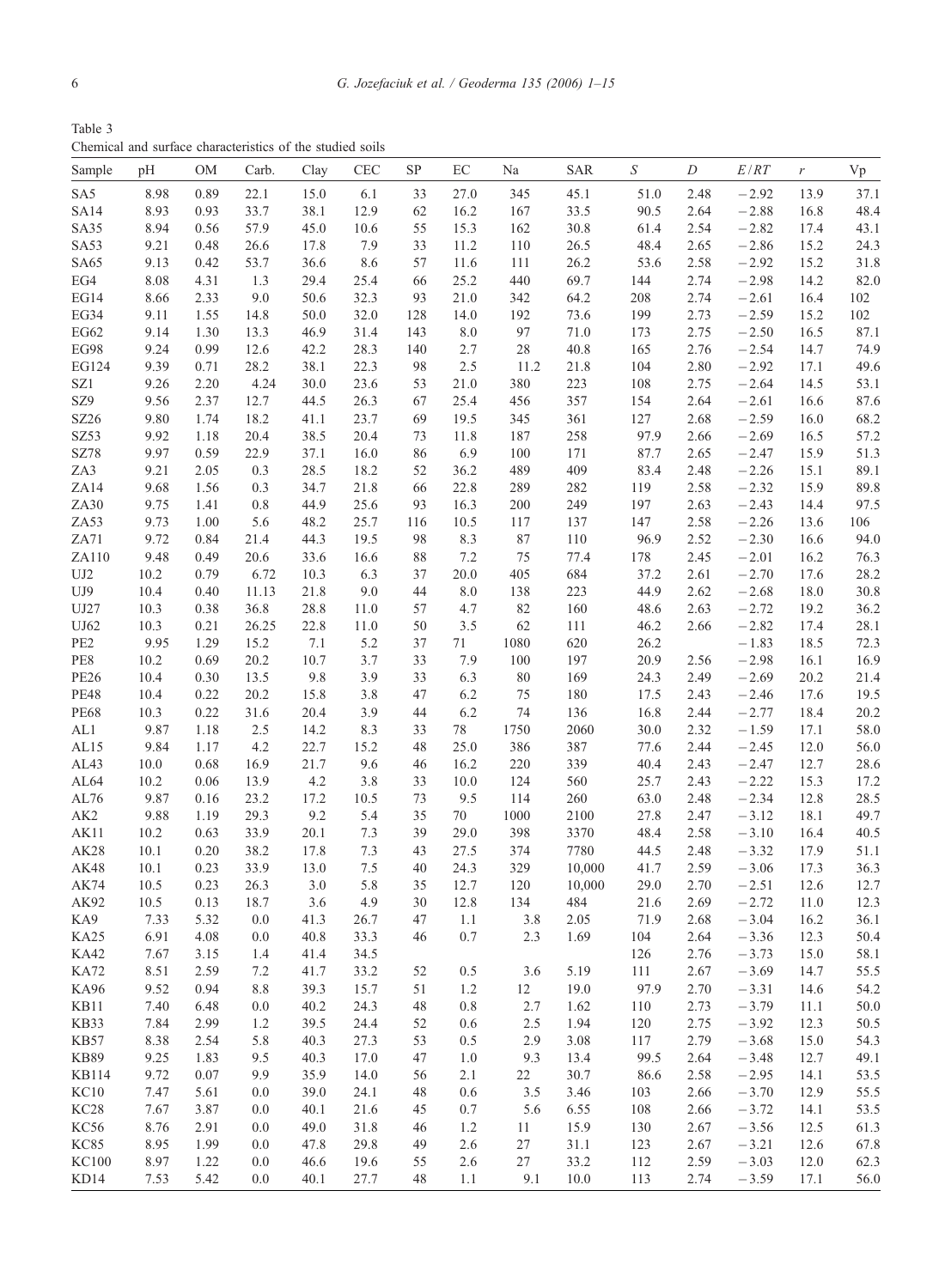Table 3 (continued)

| Sample      | pH   | OM   | Carb. | $\angle$ Clay | CEC SP    |    | EC  | Na  | SAR              | S    | D    | E/RT               | $\mathbf{r}$ | Vp   |
|-------------|------|------|-------|---------------|-----------|----|-----|-----|------------------|------|------|--------------------|--------------|------|
| KD26        | 7.39 | 3.37 | 0.0   |               | 40.3 31.5 | 53 | 0.6 |     | $3.0\qquad 2.92$ | 124  |      | $2.68 - 3.56$ 11.3 |              | 65.5 |
| KD56        | 8.05 | 2.71 | 4.9   | 38.5          | 22.3      | 55 | 0.5 | 2.2 | 2.05             | 113  | 2.72 | $-3.45$            | 14.5         | 53.1 |
| <b>KD87</b> | 8.28 | 2.02 | 8.8   | 39.8          | 18.8      | 52 | 0.5 | 2.9 | 3.34             | 101  | 2.71 | $-3.64$            | 11.9         | 47.0 |
| KD113       | 9.03 | 1.54 | 11.4  | 37.8          | 20.3      | 46 | 0.7 | 6.0 | 8.81             | 91.6 | 2.69 | $-3.52$            | 9.2          | 43.1 |

Abbreviations: pH H<sub>2</sub>O, OM — organic matter %, Car. — carbonates %, Clay — clay %, SP — saturation percentage, EC — electric conductivity of the soil saturation extract (mS cm<sup>-1</sup>), Na — sodium concentration in the soil saturation extract (mM dm<sup>-3</sup>), SAR — sodium adsorption ratio, S — specific surface area (m<sup>2</sup> g<sup>-1</sup>), D — fractal dimension,  $E/RT$  — adsorption energy (expressed in units of the thermal energy, RT), r — average micropore radius (nm),  $Vp$  — micropore volume (mm<sup>3</sup> g<sup>-1</sup>).

illuvial B horizons while in low saline or no saline soils this is rather uniform throughout the whole profile.

The presence of calcium carbonate is common all over the Hungarian Plain because of the frequent occurrence of loessial and carbonatic deposits of River Danube. All studied profiles contain carbonates except the Vertisol KC. As it is typical for Chernozems, calcium carbonate occurs in deeper layers in KA, KB and KD. Leached (low carbonate) topsoil layers are characteristic for Solonetz soils, whereas Solonchaks contain rather high amounts of carbonates right at the surface.

Electrical conductivity of the saturated soil extracts ranges between 2 and 78 dS/m for salt-affected soils and this is significantly lower for slightly salt-affected soils. Solonchak soils show continuously decreasing EC values down the horizon. Solonetz soils show small electric conductivities at the surface and a maximum in B2 horizons. In non-saline soil types (Chernozem and Vertisol) the largest EC values are found in the deepest horizon, which resulted mostly from groundwater salinity. The sodium adsorption ratio decreases in general with the profile depth except of no saline Karcag profiles and the AK profile of the highest salinity.

All but one horizon samples are alkaline and reach pH values higher than 9 in most cases. More leached horizons of slightly saline and Solonetz profiles can have neutral pH at the surface. Soil pH increases down the profiles, similarly as the carbonates.

As a minimal value, soil organic matter of 0.8% was determined. Solonchak soils typically do not have SOM larger than 1.5%. SOM content around 3% can be found in the uppermost horizon of Solonetz soils. Chernozem and Vertisol profiles show SOM above 5%. The amount of soil organic matter accumulated in the studied profiles is closely related to their pH as it is illustrated in Fig. 1. Presence of such dependence was very surprising for us, because the amount of soil organic matter in soils depends on many environmental factors, conditions of soil genesis and physical soil properties, and not on a single parameter. However all studied soils are located within that same physiographic area and, as far as the pH is a main parameter responsible for organic matter leaching, one may suspect that at higher pH the organic matter accumulation has been prevented. Also, the extremely harmful conditions for plants and microbes in high pH soils may play a role: less plants leave less residues and soil organic matter content is smaller. Lower pH values at native sites are due to better vegetation, as well: plants use basic cations that results in pH decrease.

Cation exchange capacity in the studied soils depends both on the amount of clay and organic matter. Good linear fit is obtained for the first relation (CEC = 0.60clay – 1.1;  $R^2 = 0.72$ ) and much worse for the second one (CEC=4.2OM+10.8;  $R^2$ =0.44). The CEC against OM dependence increases faster at low OM contents and then slower with OM increase which indicates that the higher the amount of organic matter, the lower the CEC of its unit mass. This certifies also that organic matter in saline soils (in which the amount



Fig. 1. Dependence of the amount of organic matter (OM) on pH for the studied soils.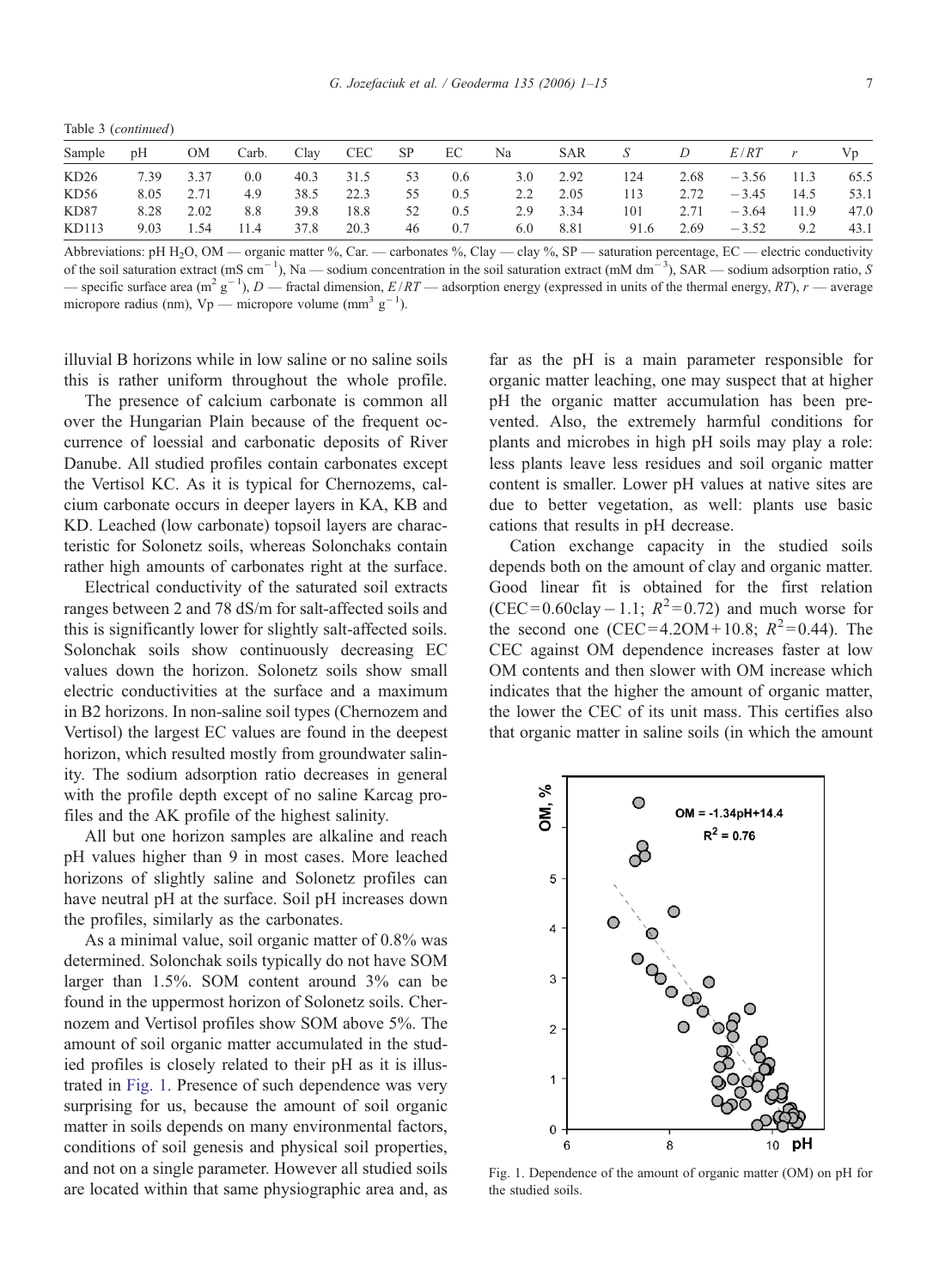of organic matter is smaller) has higher exchange capacity than in no saline ones, as this was postulated by [Toth and Jozefaciuk \(2002\)](#page-13-0). Very good linear fit between CEC and both clay and organic matter content was obtained from multiple regression analysis  $(CEC = 0.49 * (clay + 4.4 \times OM) - 1.0;$   $R^2 = 0.81$ ). The dependencies mentioned above are shown in Fig. 2. It may be concluded that the input of organic material to the CEC in the studied soils is over four times larger than that of the clay. However throughout the literature one finds CEC values of soil organic components from a few hundreds to over  $1000 \text{ cM kg}^{-1}$  that is over  $10$ times larger than that of mineral clay components (usually from few tens to rarely over 100 cM  $kg^{-1}$ ).

Typical water vapor adsorption curves for the studied soil profiles are presented in Fig. 3. Desorption branch is depicted only for this soil horizon, which represents the highest adsorption to have more clear drawings. In all cases, adsorption–desorption hysteresis loops are not large and start at about  $p/p_0= 0.2-0.4$ . In general, the highest adsorption occurs in B horizons. All studied isotherms are of the IInd type according to the BET classification that is typical for polymolecular adsorption. However, in dried saline soils salt precipitates may occur, thus at least some of water vapor molecules may undergo rather dissolution than adsorption. There may be insurmountable difficulties of distinguishing between adsorbing and dissolving surfaces.



Fig. 2. Dependence of soil cation exchange capacity on cumulative content of clay and organic matter (OM) obtained from multiple regression analysis. Individual dependencies are shown in small pictures within.



Fig. 3. Typical adsorption isotherms for the studied soils. For S9 sample (maximum adsorption) the desorption isotherm is depicted also. Samples' abbreviations as in [Table 2.](#page-3-0)

We thought to wash out all salts but in this case the surface ionic composition of saline soils would approach that of non-saline ones due to better electrostatic adsorption of polyvalent cations at increasing surface potential during ionic strength decrease. Also using homoionic samples, as this is frequently done, is useless. Therefore to better approach the natural sorption processes we decided to study the soils as these were sampled. Nevertheless, a great care should be taken in the interpretation of surface parameters.

Typical adsorption energy distribution functions are illustrated in [Fig. 4.](#page-8-0) For all soils low energy sites dominate. In most studied horizons a peak at adsorption energy  $= -1.5$  occurs. All horizons of ZA and AL soils have the highest amount of the lowest adsorption energy sites thus their energy distribution functions resemble that of SA5 sample (illustrated). The energy distributions in other saline soils have similar shapes to the rest of SA samples. The KA, KB, KC and KD soils have higher amounts of higher energy centers and lower amounts of low energy centers than the other soils, that is illustrated for the surface horizon of the KA soil.

The surfaces of the studied soils seem to be fractal as what is seen from the linearity of ln–ln plots of adsorption vs. adsorption potential (fractal plots). Typical example is presented in [Fig. 5](#page-8-0) for PE soil profile. The slopes of the regression lines (see  $1/m$  parameter in Eq. (13), Appendix) indicate that for all studied soils capillary condensation processes are responsible for water vapor adsorption at high relative water vapor pressures.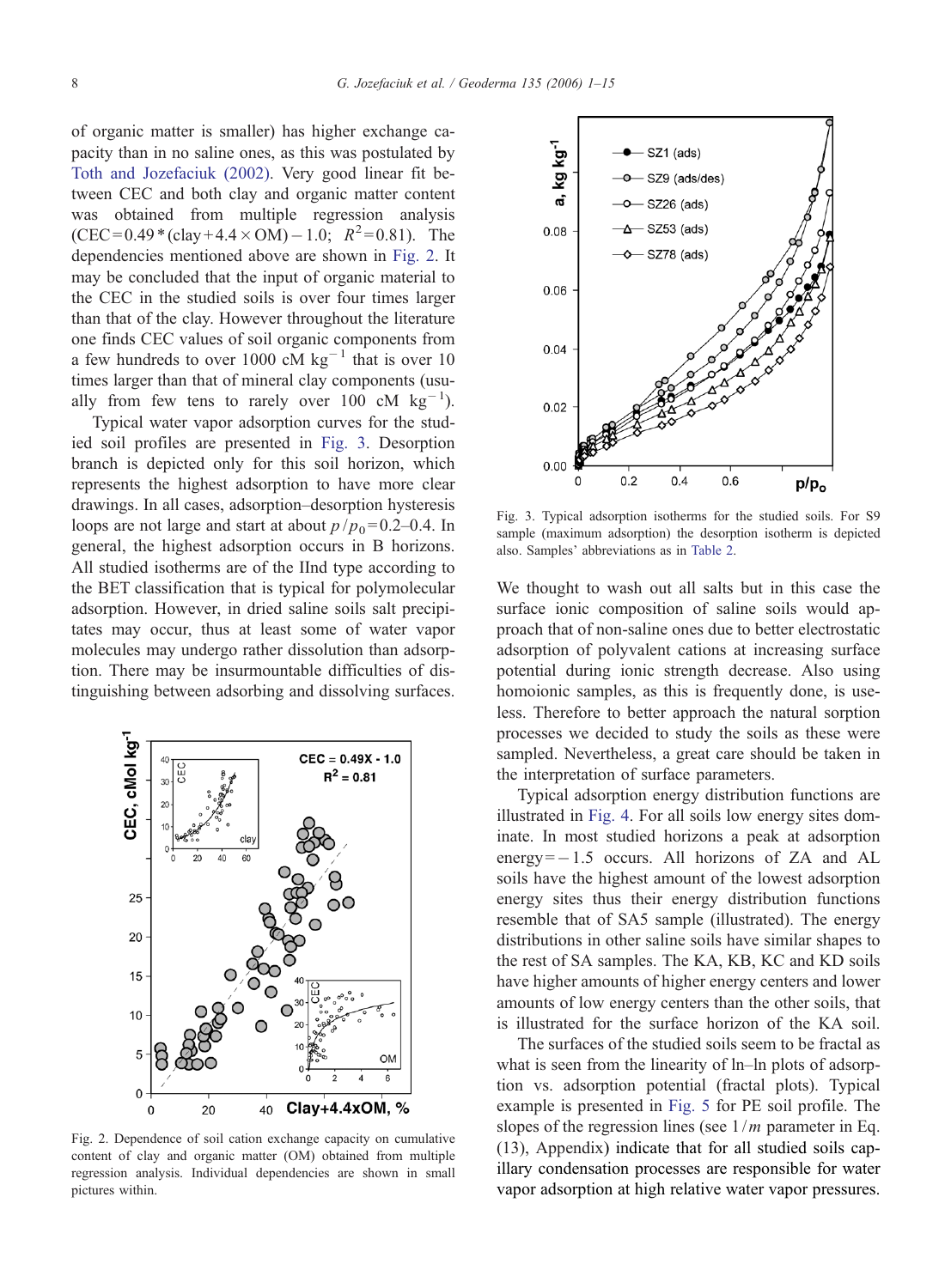<span id="page-8-0"></span>

Fig. 4. Typical adsorption energy distribution functions for the studied soils showing fraction of sites  $(f)$  of defined adsorption energies  $(E)$ solls showing fraction of sites (*f*) of defined adsorption energies (*E* Fig. 6. Dependence of the surface fractal dimension (*D*) on cation RT). Samples' abbreviations as in [Table 2](#page-3-0).

Micropore fractal dimensions D are rather high (over 2.5 in most cases) indicating that the surfaces (or fine micropores) of the solid material are rough and complicated. The fractal dimension is smallest in the AL soil of the highest salinity. The surface fractal dimension appears to positively correlate with soil CEC, as this is illustrated in Fig. 6. Although the correlation is not satisfactory, this dependence seems interesting be-



Fig. 5. Exemplary fractal plots for the studied soils. Samples' abbreviations as in [Table 2.](#page-3-0)



exchange capacity (CEC) for the studied soils.

cause the tendency is rather evident and, according to the authors' knowledge, it has not been observed in other, not salt-affected soils. Due to origin from the same region, the initial materials from which the studied soils were formed could have similar composition, low complicated surfaces and low CEC. Soil formation processes as humus accumulation, mineral weathering and resynthesis might produce solids of more complicated surfaces and higher CEC, as well. Thus the ion exchange positions may be located on most rough parts of the surface, which can explain the above dependence.

Typical micropore size distributions evaluated from desorption isotherms are presented in [Fig. 7.](#page-9-0) Usually the micropores of around  $10 \mu m$  dominate and around this value a large peak is formed. The second small peak occurs at smaller micropore radii, around 1.8  $\mu$ m. The latter peak is nearly absent in PE and UJ soils. The micropore radius calculated from the distribution functions exhibited no clear relations with other physical and chemical characteristics of the studied soils.

The surface area of the studied soils increases with an increase of the amount of clay  $(S=3.0)$ clay  $-3.3$ ,  $R^2$ =0.69), however this does not correlate with the organic matter itself  $(S=13.5OM+68, R^2=0.17)$ . Similarly, as for the CEC, good linear fit between  $S$  and both clay and organic matter content was obtained from regression analysis  $(S=0.97*(OM+3.0clay) - 3.3,$  $R^{2}$ =0.69). However, contrary to the CEC, the contribution of clay fraction to surface area is larger than that of organic matter. The surface area is very well corre-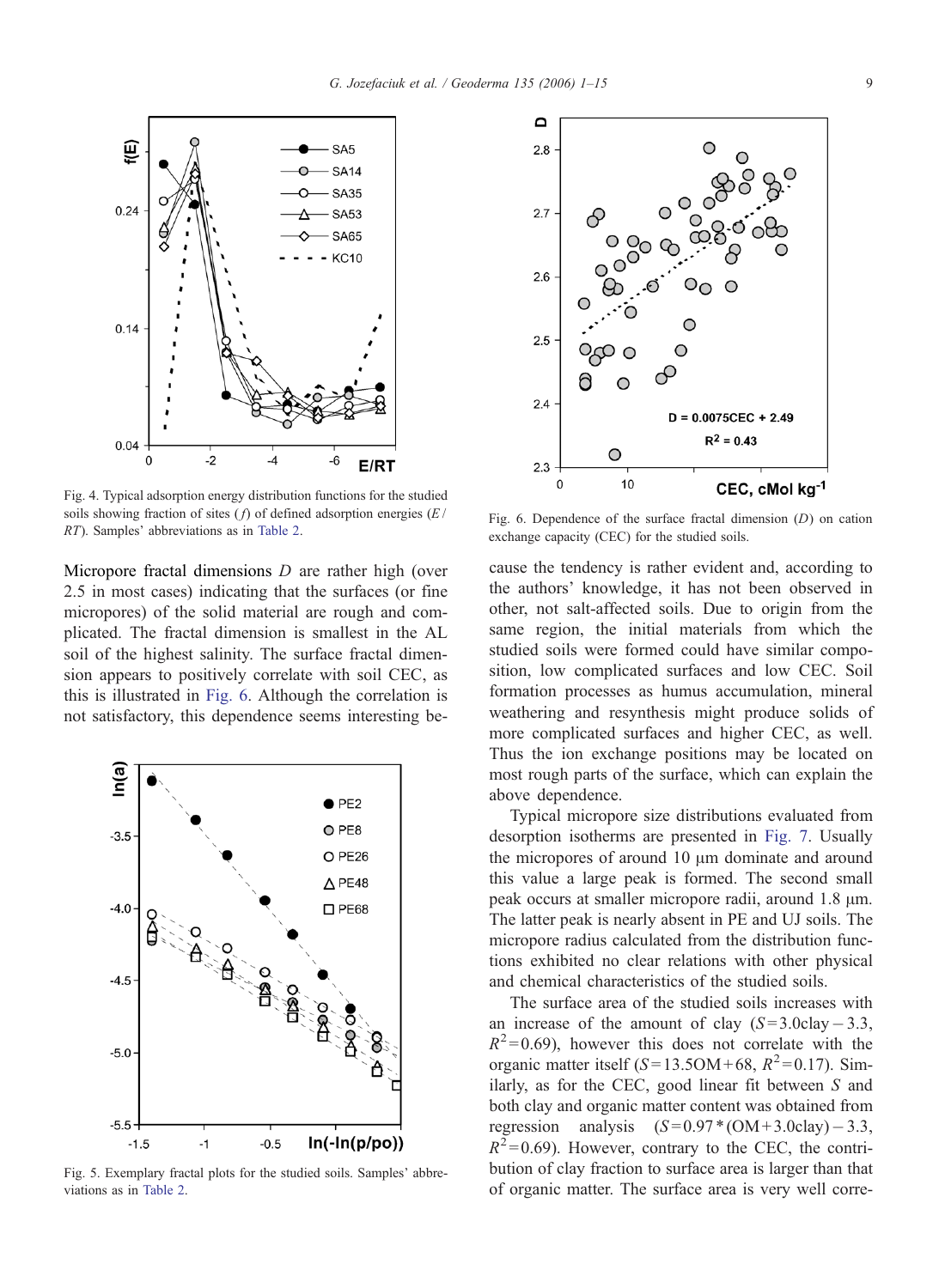<span id="page-9-0"></span>

Fig. 7. Typical pore size distribution functions for the studied soils, showing fractions of pores  $(f)$  of different radii  $(r)$ . Due to large range of pore radii, for r-axis logarithmic scale is used. Samples' abbreviations as in [Table 2](#page-3-0).

lated with soil CEC, as this is illustrated in Fig. 8. Surface cations are dominant water vapor adsorption centers [\(Newman, 1983](#page-13-0)). Good correlations of S and CEC have been frequently reported in the literature for no saline [\(Sokolowska, 1989; Petersen et al., 1996](#page-13-0)) as well as for saline soils [\(Toth and Jozefaciuk, 2002](#page-13-0)). The amount of soil micropores (micropore volume)



Fig. 8. Dependence of surface area  $(S)$  on cation exchange capacity (CEC) for the studied soils.



Fig. 9. Dependence of the average adsorption energy  $(E/RT)$  on sodium adsorption ratio (SAR) for the studied soils.

is well correlated with surface area  $(V=0.39S+17.5$ ,  $R^2$ =0.68), and this increases with the amount of clay and the CEC of the soils. However, linear fits for both latter dependencies have no high correlation coefficients ( $R^2$  values are around 0.45 in both cases). High surface area  $(S)$  and large volume of micropores  $(V)$  are well correlated with high water retention in soils ([Walc](#page-14-0)zak et al., 2002). In salt-affected soils the exchangeable sodium and pH increase the water retention ([Varallyay](#page-13-0),



Fig. 10. Dependence of the average adsorption energy  $(E/RT)$  on pH for the studied soils.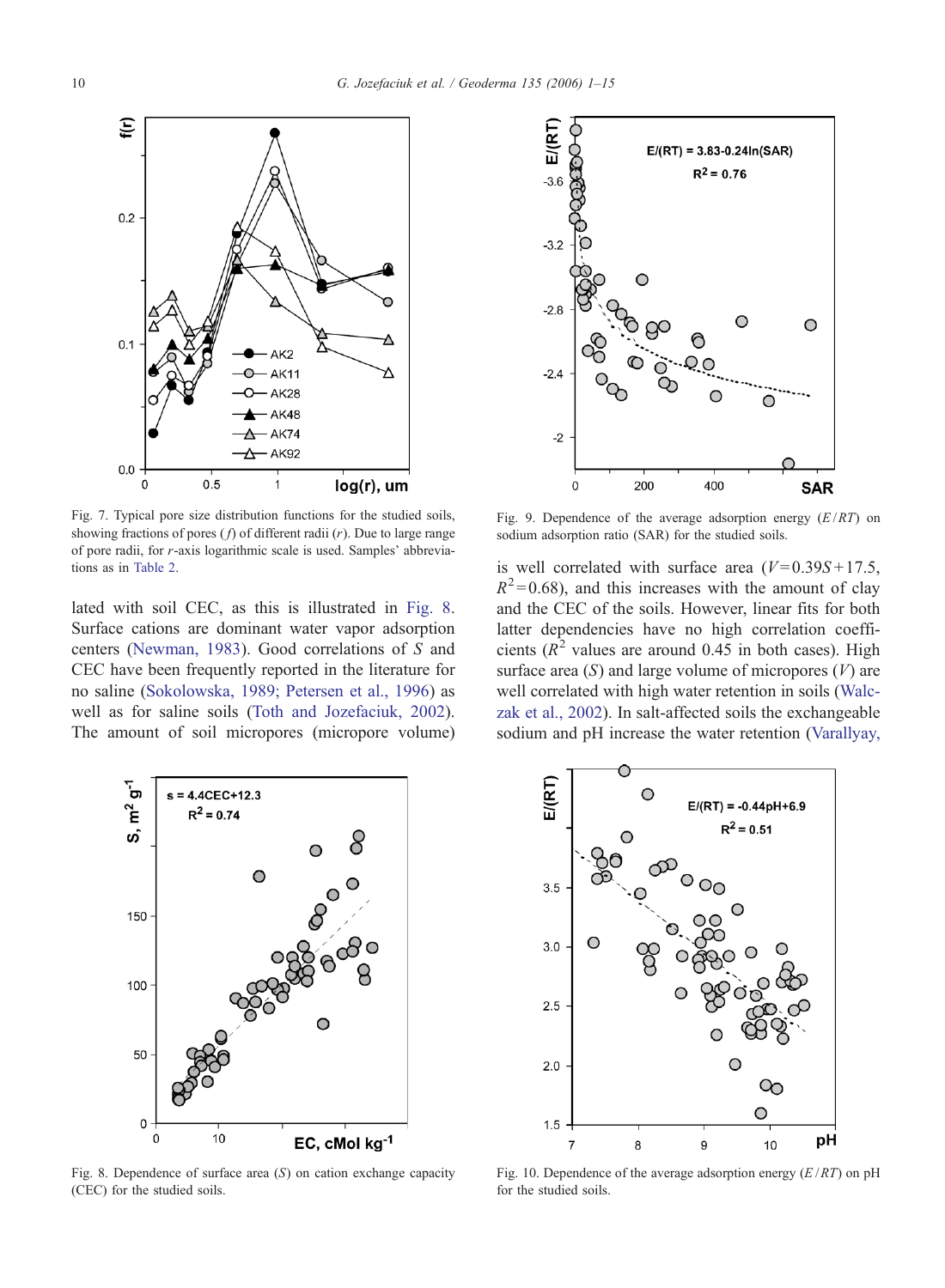1981), therefore we looked for dependencies of S and V with parameters of soil salinity. However satisfying correlation occurred only between the sodium saturation percentage (SP) and surface area  $(S=1.4SP+8.7,$  $R^2 = 0.53$ ).

The rise of salinity and sodicity (sodium adsorption ratio) decreases adsorption energy due to lower hydration energy of sodium than the other ions. The only exception is AK soil, having surprisingly the highest values of adsorption energy among strongly salt-affected soils and simultaneously the highest values of sodium adsorption ratio throughout the profile. It is possible that in this highly saline soil the previously mentioned water molecules–salt dissolution process which is as high as this markedly affects the water vapor sorption isotherm even in its beginning. Therefore the adsorption energy of AK includes much larger contribution of the "dissolution energy" than the other soils. Therefore we excluded the AK energy data from the present consideration. This is important to note that among the other parameters calculated from the isotherms, the value of adsorption energy is most sensitive on the presence of salt-dissolution effects. The logarithmic dependence fits best to the experimental data of SAR and E that is illustrated in [Fig. 9](#page-9-0). As a rule low adsorption energy values  $(-E \text{ below } 3)$  occur for salt-affected soils at the SAR value exceeding around 30. The latter value may possibly be considered as a threshold value of soil salinization. Also, the adsorption energy (all soils) appears to decrease with soil pH (F[ig.](#page-9-0) 10) that seems to be a consequence of the degree of soil salinity, as well.

# 4. Conclusions

Surface properties of the studied solonetzic soils differ significantly between the soils, in depth of the profile and vary with soil salinity.

Surface properties developed during formation of Solonetz profiles seem to depend on a very complex set of soil physical and chemical variables, which in turn are governed by environmental influences. Among these variables, as this is observed in non-saline soils, cation exchange capacity and granulometric composition play the most important roles. Exchangeable sodium percentage and pH showed significant effect on soil surface energetic character.

# Acknowledgements

Authors acknowledge the financial assistance of grants HNSF T25623, T37364 and T37731.

## Appendix A

Below we outline briefly the theory and calculation methods used in the present study to estimate soil surface properties from adsorption–desorption data.

#### A.1. Surface area

The [Aranovich \(1992\)](#page-12-0) isotherm was used for mathematical description of the adsorption data. A linear form of this equation is:

$$
x/\left[a(1-x)^{1/2}\right] = 1/(a_{\rm m}C) + x/a_{\rm m},\tag{1}
$$

where  $x = p/p_0$  at the temperature of the measurements,  $a_{\rm m}$  [kg kg<sup>-1</sup>] is the amount of water molecules adsorbed in the first monolayer i.e. the statistical monolayer capacity and  $C = \exp(E_a - E_c)/RT$  is the constant related to the adsorption energy,  $E_a$  [J mol<sup>-1</sup>], and the condensation energy of water,  $E_c$  [J mol<sup>-1</sup>] and R is the universal gas constant. Unlike the standard Brunauer– Emmett–Teller (BET) isotherm, the Aranovich isotherm permits the presence of vacancies in the adsorbed layer, is thermodynamically correct and fits the experimental polymolecular adsorption data within a broader range of relative pressures.

After calculation of  $a_m$  values from the slopes (1/  $a<sub>m</sub>$ ) of Eq. (1), the surface areas of the studied samples, S, were found as:

$$
S = L \omega a_{\rm m} M^{-1},\tag{2}
$$

where  $L$  is Avogadro number,  $M$  [kg] is molecular mass of water and  $\omega$  is the area occupied by a single water molecule equal to  $1.08 * 10^{-19}$  m<sup>2</sup>.

Surface areas of the studied soils were calculated from experimental adsorption data for the  $p/p_0$  range between ca. 0.1 to 0.6, basing on Eqs. (1) and (2). In this pressure range the data correlated best  $(r^2 > 0.98)$ with the linear form of the Aranovich equation.

#### A.2. Adsorption energy

Among various models used to find adsorption energy distribution function  $f(E)$ , ([Jaroniec and](#page-13-0) Brauer, 1986; Polubesova et al., 1997) probably the simplest and reasonably accurate one is to model a complex surface as a combination of energetically homogeneous patches (or randomly distributed sites) having distinct energies. The total water vapor adsorption at a given pressure,  $a(p)$ , is expressed as a sum of local adsorptions  $a_i$  on different sites of energies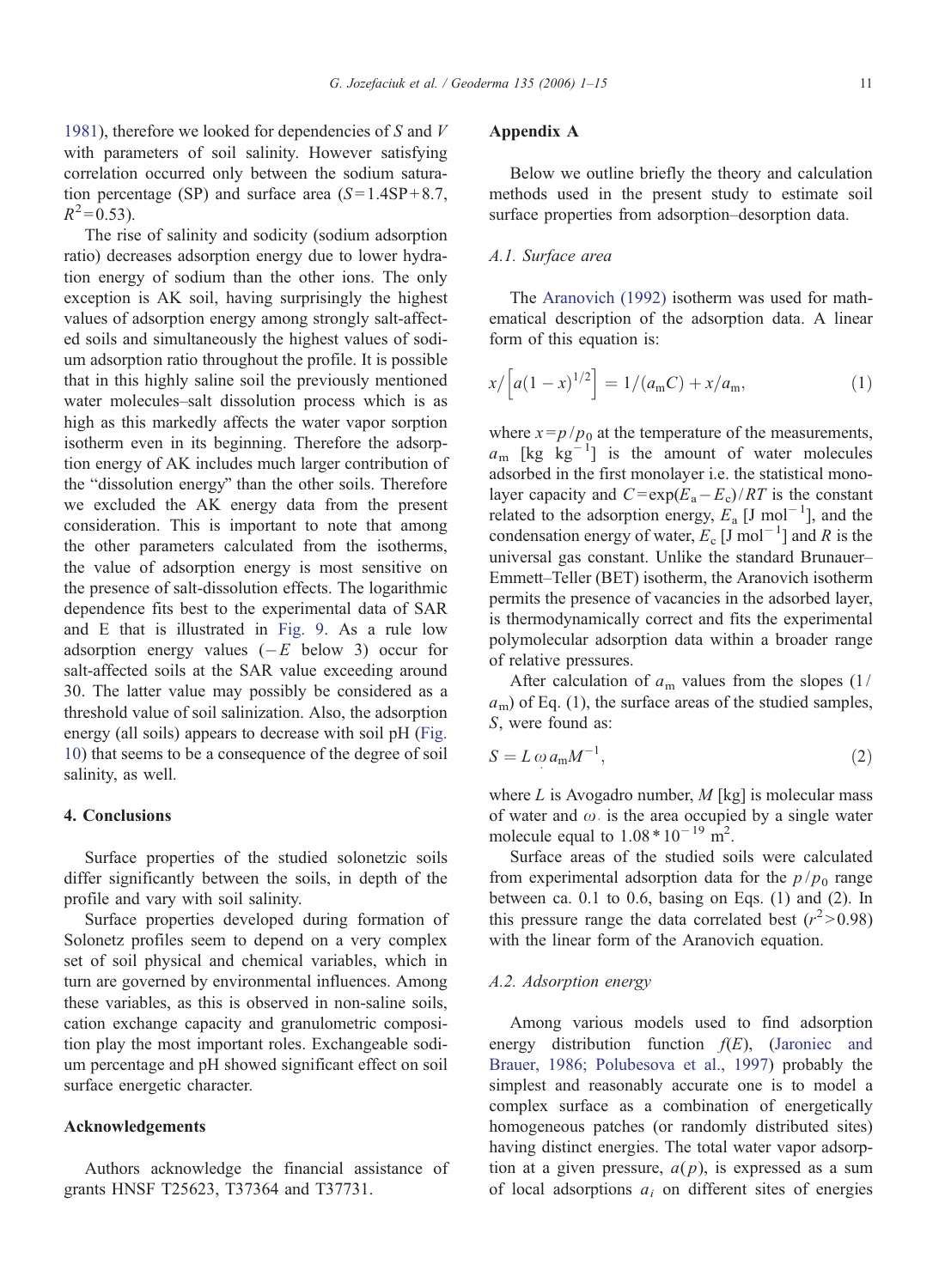$E_i = (E_{a,i} - E_c)$ , where  $E_{a,i}$  is the adsorption energy of i-th site:

$$
a(p) = \sum_{i=1}^{n} a_i(p, E_i),
$$
\n(3)

where  $n$  is the assumed number of sites. Thus the total adsorption isotherm,  $\Theta(p)$ , is a sum of adsorptions on all sites,  $\Theta_i(p,E_i)$ , weighted by their fractions,  $f(E_i)$ :

$$
\Theta(p) = a(p)/a_m = \sum_{i=1}^n a_i(p, E_i)/a_{m,i}(a_{m,i}/a_m)
$$

$$
= \sum_{i=1}^n \Theta_i(p, E_i)f(E_i), \qquad (4)
$$

where  $a_{m,i}$  is the monolayer capacity of sites kind i and values of  $f(E_i)$  fulfill normalization condition:

$$
\sum_{i=1}^{n} f(E_i) = 1.
$$
 (5)

The easiest way to solve Eq. (4) and find site fraction values,  $f(E_i)$ , goes through a condensation approximation, CA ([Harris, 1968\)](#page-13-0). This method is based on the replacement of the true local isotherm by a stepfunction. Every pressure value becomes associated with the corresponding value of the adsorption energy that provides the adsorption equal to one-half of the adsorption at infinite energy. Following this definition, and using the Aranovich equation for describing local adsorption effects, the final CA formula is:

$$
f(E_i) = \left[ (1 - x_{i+1})^{1/2} \Theta_{i+1}(E_{i+1}) - (1 - x_i)^{1/2} \Theta_i(E_i) \right]
$$
  
/(E\_{i+1} - E\_i), (6)

where  $E = -RT\ln(p_0/p)$ .

Having calculated  $f(E_i)$  values, the average water vapor adsorption energy of the whole adsorbent,  $E_{av}$ , can be calculated as:

$$
E_{\rm av} = \sum_{i=1}^{n} E_i f(E_i).
$$
 (7)

The calculations of adsorption energy distribution functions were performed using adsorption data and Eq. (6). The energy range (expressed as dimensionless energies in the units of RT,  $E/RT$ ) varying from 0 to  $-7$  was considered. To convert these dimensionless energies on SI units one shall use the following dependence  $E_a$  [kJ] mol<sup>-1</sup>]= -44 + 2.48*E* / *RT*, where -44 kJ mol<sup>-1</sup> is the condensation energy of water vapor and 2.48 kJ mol<sup>-1</sup>=RT for T=298 K. The dimensionless energy equal to 0 holds for energy adsorption equal to the condensation energy of the vapor.  $E/RT = -7$  was

taken as the maximum adsorption energy. The maximum energy value in the condensation approximation should relate to the minimum value of the  $p/p_0$  applied. The minimum relative pressure in our data sets was around 0.004, which corresponds to the energy adsorption of around  $-5.5$ . The condensation approximation allows for the detection of adsorbing sites differing not less than by 1 dimensionless energy unit. Thus it seemed rationale to assume  $-6$  as the maximum energy in the present investigations. However, this value can be considered only as a first estimate of the maximum energy, because of the lack of experimental data at lower then minimum relative pressure. Therefore we arbitrarily took the maximum energy of  $-7$ . We thought that if there were no sites with higher adsorption energies than  $-6$  then the corresponding values of  $f(E)$  will be close or equal to zero. The value of adsorption at a given energy was found by linear interpolation of the nearest experimental adsorption data. Knowing  $f(E_i)$  values, average adsorption energies were calculated from Eq. (8).

# A.3. Micropore parameters

From desorption values, characteristics of pores ranging from about 1 to a few tens of nanometers were evaluated ([Rouquerol et al., 1995\)](#page-13-0). These pores will be referred to as "micropores". The micropore radius  $r$  was related to the vapor pressure  $p$  by the Kelvin equation ([Oscik, 1979\)](#page-13-0):

$$
r = 2M \sigma \cos\alpha / \rho \underline{R}T \ln(p_0/p), \qquad (8)
$$

where *M* is molecular mass of water,  $\sigma$  is water surface tension,  $\alpha$  is a water-solid contact angle (assumed here to be zero),  $\rho$  is density of water, R is the universal gas constant and T is the temperature of the measurements.

The volume of the condensed water in the pores at a given pressure,  $v(p/p_0)$  [m<sup>3</sup>], can be treated as a sum of pore volumes,  $v_i(r_i)$ , of the radii  $r_i \le r(p / p_0)$ ,

$$
v(p/p_0) = \sum_{i=1}^{n} v_i(r_i).
$$
 (9)

Dividing the above equation by the total pore volume,  $v_t$ , the scaled desorption isotherm,  $E(p / p_0) = E(r(p / p_0))$  $p<sub>0</sub>$ )), can be treated as a sum of fractions of particular pores,  $f(r_i)$ :

$$
\mathcal{E}(p/p_0) = v(p/p_0)/v_t = \sum_{i=1}^n v_i(r_i)/v_t
$$

$$
= \sum_{i=1}^n f(r_i) = 1
$$
(10)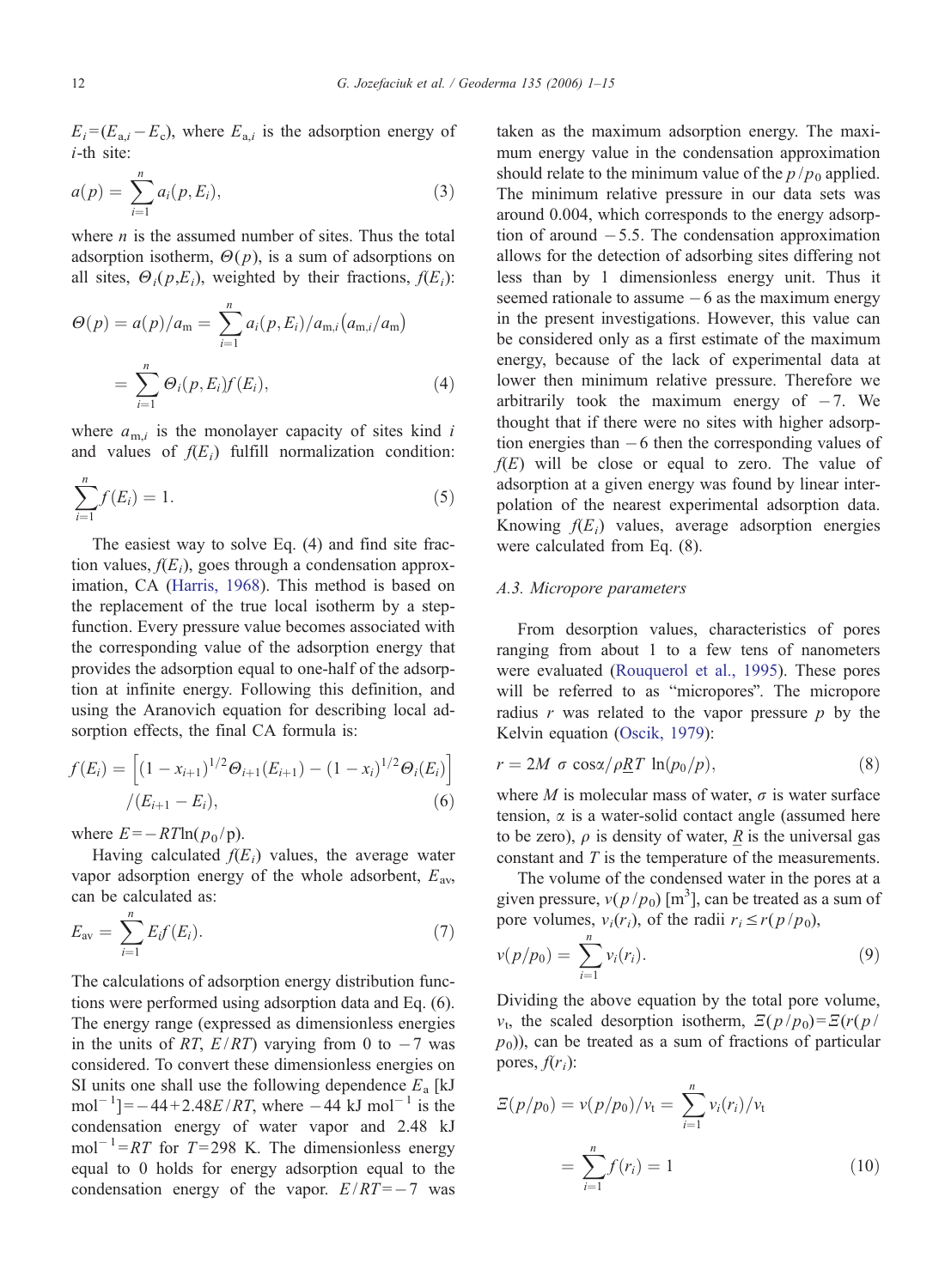<span id="page-12-0"></span>and the pore fraction in a given range of pore sizes can be calculated as:

$$
f(r_{i,av}) = [\Xi(r_{i+1}) - \Xi(r_i)],
$$
\n(11)

where  $r_{i,av}$  denotes the arithmetic mean of  $r_{i+1}$  and  $r_i$ . Knowing the latter values one easily constructs a pore size distribution function i.e. pore fraction vs. pore radius dependence.

The average pore radii,  $r_{\text{av}}$  in the measuring range can be calculated as:

$$
r_{\rm av} = \sum_{i=1}^{n} r_i f(r_i). \tag{12}
$$

For the present calculations the condensation in micropores was assumed to occur above  $p/p_0=0.35$ (below this value surface adsorption processes dominate) and thus  $v_t$  was taken as the volume of adsorbed water at the maximal  $p/p_0$  value applied (0.98) minus that at  $p/p_0$ = 0.35. The latter value was obtained from linear interpolation of the nearest experimental data. For  $r_{av}$  determination all experimental data were taken.

The micropore size distribution functions are very sensitive against the experimental errors and precision of the data reading. Therefore we calculated these functions in such way that we broaden the pore ranges for which we calculated  $f(r)$  values, until we have similar pore size distribution functions for the replicates of data. This was achieved with four ranges of  $log(r)$ . The values of  $E(r_{i+1})$  and  $E(r_i)$  for the end values of each range were found from linear interpolation of nearest experimental data.

#### A.4. Surface fractal dimension

Evaluation of the surface fractal dimensions from measured adsorption isotherms was performed employing a well-established method, based on the Frenkel– Hill–Halsey (FHH) adsorption isotherm equation. According to this approach, the experimentally measured adsorption,  $a$ , is approximated by using the equation [\(Neimark, 1990; Jaroniec et al., 1997](#page-13-0)):

$$
\ln(a) = -(1/m)\ln(-\ln(p/p_0)) + C,\tag{13}
$$

where C is a constant and the parameter  $1/m$  is related to the surface fractal dimension of the sample. Eq. (13) should be applied to the experimental data measured within multilayer adsorption region, i.e. for rather high relative pressures ([Neimark, 1990\).](#page-13-0) In this region the effects of energetic surface heterogeneity on adsorption may be neglected, because the surface–adsorbate interactions are screened by the already adsorbed particles.

The determination of the surface fractal dimension, D, requires knowledge of the adsorption regime. The magnitude of the parameter  $1/m$  distinguishes two possible adsorption regimes:

- 1) the van der Waals regime for  $1/m < 1/3$ , yielding the surface fractal dimension  $D = 3(1 - 1/m)$ ;
- 2) or the capillary condensation regime for  $1/m > 1/3$ , yielding  $D=3-1/m$ .

Calculations of surface area and fractal dimension requested defining linearity ranges. To do this we used the procedure introduced by [Yokoya et al. \(1989\).](#page-14-0) According to this procedure the measure of the linearity  $L$  for the set of the points in a plane is:

$$
L = \left(4\sigma_{xy}^2 + \left(\sigma_{yy} - \sigma_{xx}\right)^2\right)^{1/2} \left(\sigma_{yy} + \sigma_{xx}\right)^{-1},\tag{14}
$$

where  $\sigma_{xx}$ ,  $\sigma_{yy}$  and  $\sigma_{xy}$  are the variances of x-coordinates, y-coordinates and the covariance between  $x$  and  $\nu$  coordinate sets, respectively. The L value falls between 0 (for uncorrelated and random points) and 1 (for points on a straight line). To separate linearity ranges, the value of  $L$  is computed for the first three points, then for the first four, five and so on until the value of  $L$ increases. The end of the linearity range is in the points after which the value of  $L$  begins to decrease. To detect eventually the next linearity range, the procedure is repeated considering the latter points to be the first points of the next linearity interval. Once detected the linearity range, we checked if the linear regression coefficient increases after excluding the first and/or the last point. If so, these points were rejected.

#### References

- Allen, T.F.H., Hoekstra, T.W., 1991. Role of heterogeneity in scaling of ecological systems under analysis. In: Kolasa, J., Pickett, T.A. (Eds.), Ecological Heterogeneity. Springer, N.Y., pp. 47-68.
- Anderson, A.N., McBratney, A.B., Crawford, J.W., 1998. Applications of fractals to soil science. In: Sparks, D.L. (Ed.), Advances in Agronomy, vol. 63. Academic Press, pp. 2-76.
- Aranovich, G.L., 1992. The theory of polymolecular adsorption. Langmuir 8, 736 – 739.
- Balard, H., Saada, A., Papirer, E., Siffert, B., 1997. Energetic surface heterogeneity of illites and kaolinites. Langmuir 13, 1256-1269.
- Chiou, C.T., Lee, J-F., Boyd, A., 1990. The surface area of soil organic matter. Environ. Sci. Technol. 24, 1164 – 1166.
- Coradin, T., Livage, J., 2003. Synthesis and characterization of alginate/silica composites. J. Gel Sci. Technol. 25, 1165-1168.
- Gregg, S.J., Sing, K.S.W., 1967. Adsorption, Surface Area and Porosity. Academic Press, London.
- Hajnos, M., Sokolowska, Z., Jozefaciuk, G., Hoffmann, C., Renger, M., 1999. Effect of leaching of DOC on pore characteristic of a sandy soil. Z. Pflanzenernähr. Bodenkd. 162, 19-25.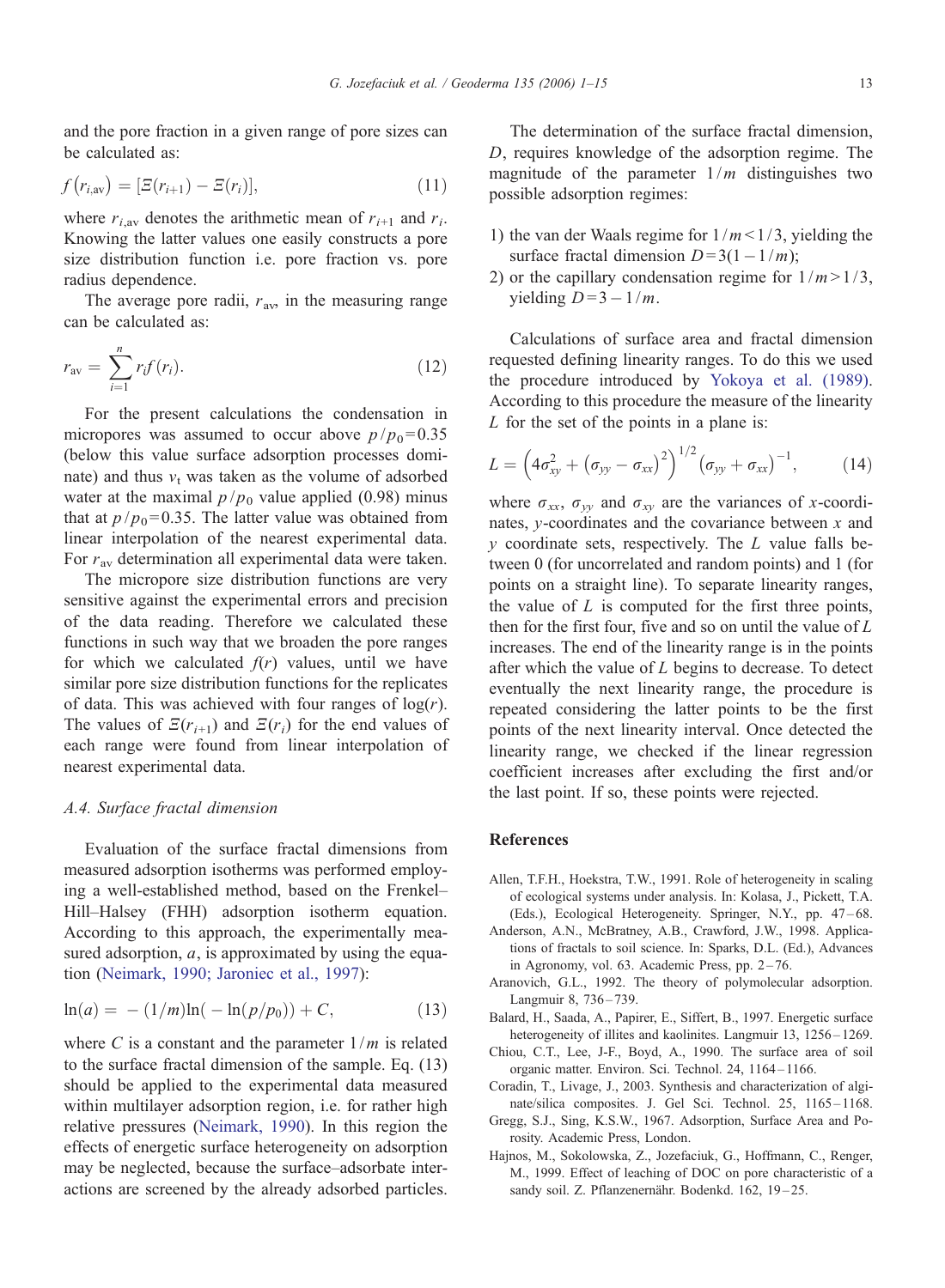- <span id="page-13-0"></span>Hajnos, M., Jozefaciuk, G., Sokolowska, Z., Greiffenhagen, A., Wessolek, G., 2003. Water storage, surface, and structural properties of sandy forest humus horizons. J. Plant Nutr. Soil Sci. 166,  $625 - 634.$
- Harris, L.B., 1968. Adsorption on a patchwise heterogeneous surface. I. Mathematical analysis of the step-function approximation of the local isotherm. Surf. Sci. 10, 129-145.
- Hernandez, M.A., 2000. Nitrogen-sorption characterization of the microporous structure of clinoptiolite-type zeolites. J. Porous Mater. 7, 443 – 454.
- Hoffmann, C., Renger, M., Hajnos, M., Sokolowska, Z., Jozefaciuk, G., Marschner, B., 1999. Reactions of sewage farm soils to different irrigation solutions in a column experiment: 1. Solid phase physicochemical properties. Z. Pflanzenernähr. Bodenkd. 162, 653 – 659.
- Jaroniec, M., Brauer, P., 1986. Recent progress in determination of energetic heterogeneity of solids from adsorption data. Surf. Sci. Rep.  $6, 65 - 117$ .
- Jaroniec, M., Kruk, M., Olivier, J., 1997. Fractal analysis of composite adsorption isotherms obtained by using density functional theory data for argon in slitlike pores. Langmuir 13,  $1031 - 1035$ .
- Jozefaciuk, G., Bowanko, G., 2002. Effect of acid and alkali treatment on surface areas and adsorption energies of selected minerals. Clays Clay Miner. 50, 771 – 783.
- Jozefaciuk, G., Sokolowska, Z., 2003. The effect of removal of organic matter, iron oxides and aluminum oxides on the micropore characteristics of the soil clay fraction. Pol. J. Soil Sci. XXXVI/2,  $111 - 120.$
- Jozefaciuk, G., Sokolowska, Z., Sokolowski, S., Alekseev, A.O., Alekseeva, T.P., 1995. Changes of mineralogical and surface properties of water dispersible clay after acid treatment of soils. Clay Miner. 30, 149 – 155.
- Jozefaciuk, G., Sokolowska, Z., Hajnos, M., Hoffmann, C., Renger, M., 1996. Effect of leaching of DOC on water adsorption properties of sandy soil. Geoderma 74, 125-137.
- Jozefaciuk, G., Hoffmann, C., Renger, M., Marschner, B., 2000. Effect of extreme acid and alkali treatment on surface properties of soils. J. Plant Nutr. Soil Sci. 163, 595 – 601.
- Jozefaciuk, G., Muranyi, A., Szatanik-Kloc, A., Farkas, C., Gyuricza, C., 2001. Changes of surface, fine pore and variable charge properties of a brown forest soil under various tillage practices. Soil Tillage Res. 59, 127-135.
- Jozefaciuk, G., Hoffmann, C., Marschner, B., 2002. Effect of extreme acid and alkali treatment on pore properties of soil samples. J. Plant Nutr. Soil Sci. 165, 59-66.
- Jozefaciuk, G., Muranyi, A., Fenyvesi, E., 2003. Effect of randomly methylated beta-cyclodextrin on physical properties of soils. Environ. Sci. Technol. 37, 3012-3017.
- Lipiec, J., Hatano, R., Slowinska-Jurkiewicz, A., 1998. The fractal dimension of pore distribution patterns in variously-compacted soil. Soil Tillage Res. 47, 61-66.
- Neimark, A.V., 1990. Determination of surface fractal dimension from the results of an adsorption experiment. Russ. J. Phys. Chem. 64, 1398 – 1403.
- Newman, A.C.D., 1983. The specific surface of soils determined by water sorption. J. Soil Sci. 34, 23-32.
- Oscik, J., 1979. Adsorpcja. PWN, Warszawa (in Polish).
- Pachepsky, Y.A., Polubesova, T.A., Hajnos, M., Jozefaciuk, G., Sokolowska, Z., 1995a. Parameters of surface heterogeneity from laboratory experiments on soil degradation. Soil Sci. Soc. Am. J. 59, 410-417.
- Pachepsky, Y.A., Polubesova, T.A., Hajnos, M., Sokołowska, Z., Józefaciuk, G., 1995b. Fractal parameters of soil pore area as influenced by simulated soil degradation. Soil Sci. Soc. Am. J. 59/  $1, 68 - 75.$
- Pennell, K.D., Boyd, S.A., Abriola, L.M., 1995. Surface area of soil organic matter reexamined. Soil Sci. Soc. Am. J. 59,  $1012 - 1018.$
- Perfect, E., Kay, B.D., 1995. Application of fractals in soil and tillage research: a review. Soil Tillage Res. 36, 1 – 20.
- Petersen, L.W., Moldrup, P., Jacobsen, O.H., Rolston, D.E., 1996. Relation between soil specific area and soil physical and chemical properties. Soil Sci. 161, 9-21.
- Polubesova, T.A., Pachepsky, Y.A., Hajnos, M., Jozefaciuk, G., Sokolowska, Z., 1997. Comparison of three techniques to assess surface heterogeneity of solids in soils. Int. Agrophys. 11,  $189 - 198$
- Rouquerol, J., Avnir, D., Fairbridge, C.W., Everett, D.H., Haynes, J.H., Pernicone, N., Ramsay, J.D.F., Sing, K.S.W., Unger, K.K., 1995. Recommendations for the characterization of porous solids. (Technical Report). Pure Appl. Chem. 66, 1739 – 1758.
- Senesi, N., 2000. Fractal in general soil science and in soil biology and biochemistry. Soil Biol. 9, 415 – 472.
- Sequi, P., Aringhieri, R., 1977. Destruction of organic matter by hydrogen peroxide in the presence of pyrophosphate and its effect on the soil specific surface. Soil Sci. Soc. Am. J. 41,  $430 - 432$ .
- Sokolowska, Z., 1989. On the role of energetic and geometric heterogeneity in sorption of water vapour by soils. Geoderma 45,  $251 - 265$ .
- Sokolowska, Z., Sokolowski, S., 1999. Influence of humic acid on surface fractal dimension of kaolin: analysis of mercury porosimetry and water adsorption data. Geoderma 88, 233 – 249.
- Sokolowska, Z., Jozefaciuk, G., Sokolowski, S., Renger, M., Wilczynski, A., 1993a. Water vapour adsorption as related to liming of acidic sandy forest soils. Z. Pflanzenernähr. Bodenkd. 156,  $495 - 499.$
- Sokolowska, Z., Jozefaciuk, G., Sokolowski, S., Urumova-Pesheva, A., 1993b. Adsorption of water vapour on soils: the influence of organic matter and the components of iron and aluminum on energetic heterogeneity of soil samples. Clays Clay Miner. 41,  $346 - 352.$
- Sokolowska, Z., Hajnos, M., Jozefaciuk, G., Hoffmann, C., Renger, M., 1997. Influence of humic acid on water adsorption characteristics of kaolin and quartz. Z. Pflanzenernähr. Bodenkd. 160,  $327 - 331.$
- Sokolowska, Z., Hajnos, M., Dabek-Szreniawska, M., 1999. Relation between adsorption of water vapour, specific surface area and soil cultivation. Pol. J. Soil Sci. XXXII/2, 3-12.
- Sokolowska, Z., Hajnos, M., Bowanko, G., 2000. Nitrogen adsorption study of the surface properties of the secondary transformed peatmoorsh soils. Acta Agrophys. 26, 65-73.
- Tombacz, E., Szekeres, M., Baranyi, L., Micheli, B., 1998. Surface modification of clay minerals by organic polyions. Colloids Surf. 141, 379 – 384.
- Toth, T., Jozefaciuk, G., 2002. Physicochemical properties of a solonetzic toposequence. Geoderma 106 (1–2), 137 – 159.
- Toth, T., Kuti, L., Kabos, S., Pasztor, L., 2001. Use of digitalized hydrogeological maps for evaluation of salt-affected soils of large areas. Arid Land Res. Manag. 15, 329 – 346.
- Varallyay, G., 1981. Extreme moisture regime as the main limiting factor of soil fertility of salt affected soils. Agrokém. Talajt. 30,  $73 - 96.$